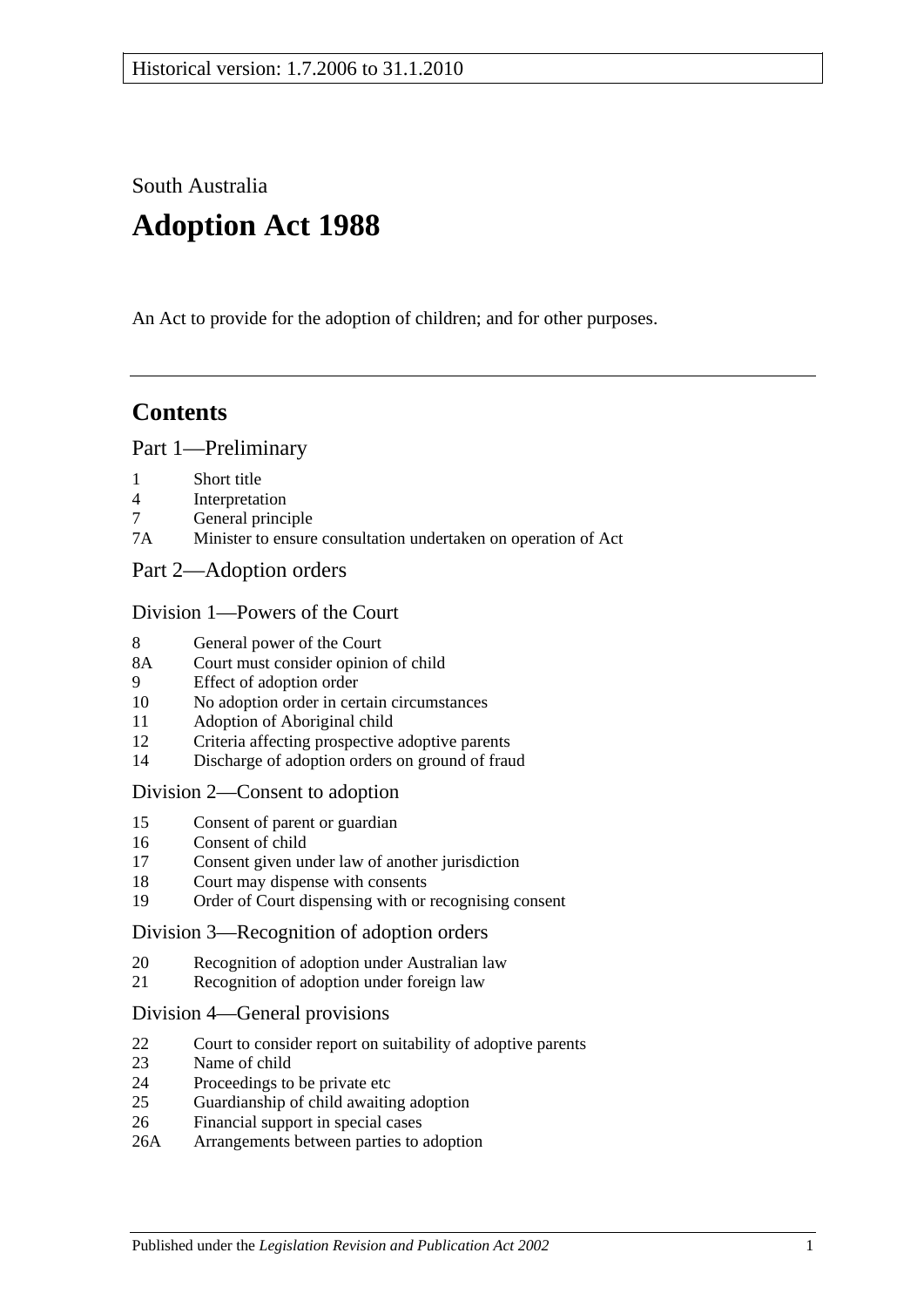# [Part 2A—Open adoptions](#page-11-0)

- 27 [Right to obtain information once adopted person turns 18](#page-11-1)
- 27A [Information may be provided earlier, in the Chief Executive's discretion](#page-12-0)
- 27B [Limitation of right to obtain information where adoption occurred before commencement](#page-12-1)  [of Act](#page-12-1)
- 27C [Interviews](#page-13-0)
- 27D [Minister's power to authorise disclosure](#page-13-1)
- 27E [Requirement for consent is waived on death](#page-13-2)

#### [Part 3—Miscellaneous](#page-13-3)

- 28 [Certain agreements illegal](#page-13-4)
- 29 [Negotiations for adoption](#page-13-5)
- 30 [Enticing child away](#page-14-0)
- 31 [Publication of names etc of persons involved in proceedings](#page-14-1)
- 32 [Publication of certain material related to adoption](#page-14-2)
- 33 [False or misleading statements](#page-15-0)
- 34 [Impersonation](#page-15-1)
- 35 [Presenting forged consent](#page-15-2)
- 36 [Confidentiality](#page-15-3)
- 37 [Offences](#page-15-4)
- 38 [Age](#page-15-5)
- 39 [Intervention in proceedings](#page-15-6)
- 40 [Costs](#page-16-0)
- 41 [Registration](#page-16-1)
- 42 [Regulations](#page-16-2)

[Legislative history](#page-18-0)

# <span id="page-1-0"></span>**The Parliament of South Australia enacts as follows:**

# **Part 1—Preliminary**

#### <span id="page-1-1"></span>**1—Short title**

This Act may be cited as the *Adoption Act 1988*.

## <span id="page-1-2"></span>**4—Interpretation**

(1) In this Act, unless the contrary intention appears—

*adoptive parent*, of a child, means a person who has adopted the child in accordance with the provisions of this Act or who is recognised under this Act as having adopted the child;

*Australian law* means a law of the Commonwealth or of a State or Territory of the Commonwealth;

*birth parent*, of a child, means—

- (a) the woman who gave birth to the child; or
- (b) the man who—
	- (i) acknowledges paternity of the child; or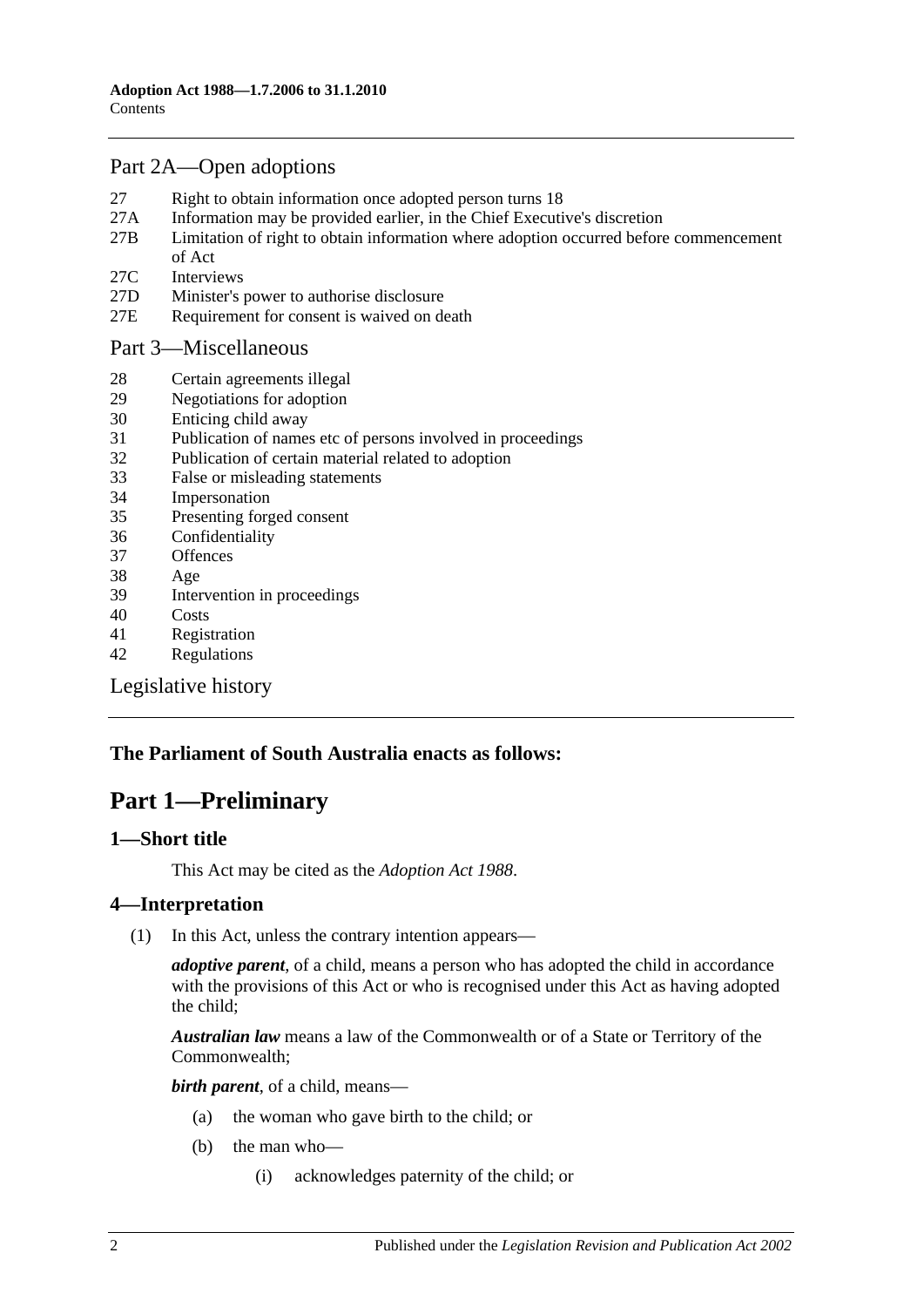(ii) where paternity has not been acknowledged by anyone or is in dispute—has been found to be the father by a court (whether of this or any other jurisdiction) or has been adjudged to be the father under the *[Family Relationships Act](http://www.legislation.sa.gov.au/index.aspx?action=legref&type=act&legtitle=Family%20Relationships%20Act%201975) 1975* or any corresponding law of another jurisdiction;

*Chief Executive* means the Chief Executive of the Department for Family and Community Services;

*child* means a person who has not attained the age of 18 years;

*child born outside lawful marriage* includes a child born to a lawfully married woman of which her husband is not the father;

*the Convention* means the *Hague Convention on Protection of Children and Cooperation in respect of Intercountry Adoption* done at The Hague on 29 May 1993;

*Convention country* means a country outside Australia in respect of which the Convention has entered into force, but does not include any country in respect of which Australia has raised an objection in accordance with Article 44 of the Convention;

*the Court* means the *Youth Court of South Australia*;

*Family Law Act 1975* means the *Family Law Act 1975* (Cwth), as amended from time to time;

*guardian*, of a child, means a person (other than the Chief Executive) who is the legal guardian of the child or has the legal custody of the child or any other person who stands *in loco parentis* to the child and has done so for a significant length of time;

*marriage relationship* means the relationship between two persons cohabiting as husband and wife or *de facto* husband and wife;

*relative*, of a person, means a grandparent, brother, sister, uncle or aunt of the person, whether the relationship is of the whole blood or half blood or by affinity.

- (1a) For the purposes of this Act, the Court must be constituted of a Judge, or a magistrate and special justice.
- (1b) If the Court is constituted of a magistrate and special justice—
	- (a) questions of law or procedure will be determined by the magistrate; and
	- (b) other questions will be decided by agreement unless no agreement can be reached, in which case, the decision of the magistrate will be the decision of the Court.
- (2) For the purposes of this Act, a person will be regarded as an Aboriginal if—
	- (a) the person is descended from an Aboriginal or Torres Strait Islander; and
	- (b) the person regards himself or herself as an Aboriginal or Torres Strait Islander or, if the person is a young child, at least one of the parents regards the child as an Aboriginal or Torres Strait Islander; and
	- (c) the person is accepted as an Aboriginal or Torres Strait Islander by an Aboriginal or Torres Strait Island community.
- (3) If a man and woman are married according to Aboriginal tradition, they will be regarded as husband and wife for the purposes of this Act.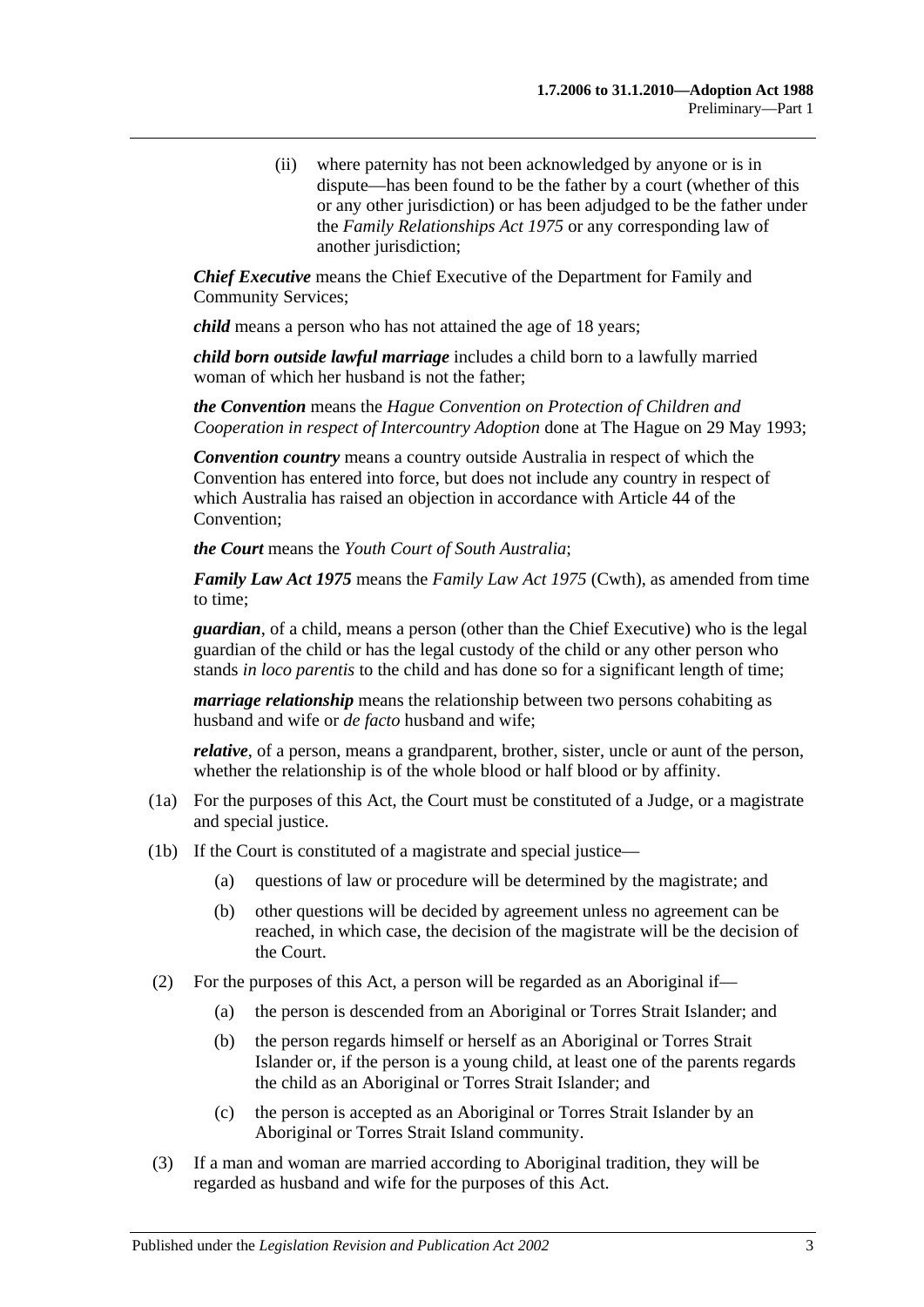- (4) A reference in this Act to publication in the news media is a reference to publication—
	- (a) by radio or television; or
	- (b) by newspaper or other periodical publication; or
	- (c) by public exhibition.

## <span id="page-3-0"></span>**7—General principle**

In all proceedings under this Act, the welfare of the child to whom the proceedings relate must be regarded as the paramount consideration.

#### <span id="page-3-1"></span>**7A—Minister to ensure consultation undertaken on operation of Act**

The Minister must ensure that regular consultation is undertaken with representatives of organisations with a special interest in the adoption of children and any other interested persons in relation to the operation of this Act.

# <span id="page-3-2"></span>**Part 2—Adoption orders**

# <span id="page-3-3"></span>**Division 1—Powers of the Court**

## <span id="page-3-4"></span>**8—General power of the Court**

- (1) Subject to any law of the Commonwealth, the Court has power to make orders for the adoption of children.
- (2) The Court cannot make an order for adoption except—
	- (a) in relation to a child who is in the State; and
	- (b) in favour of a person or persons who are resident or domiciled in the State.
- (3) If in proceedings for an adoption order the necessary territorial nexus with the State is established as at the date of commencement of the proceedings or some other date following within 21 days of that date, it will be presumed that the nexus continues in the absence of proof to the contrary.

## <span id="page-3-5"></span>**8A—Court must consider opinion of child**

- (1) Before making an order for the adoption of a child of or over 5 years of age, the Court must interview the child to determine what the child's opinion is in relation to the proposed order (unless satisfied that the child is intellectually incapable of expressing an opinion).
- (2) An interview under this section must not be conducted in the presence of any party to the adoption.
- (3) In determining whether to make an order for adoption of a child the Court must take into account any opinion expressed by the child in an interview under this section.
- (4) The Court may determine the weight to be given to an opinion expressed by a child in an interview under this section, taking into account the age of the child and any other factors the Court considers relevant.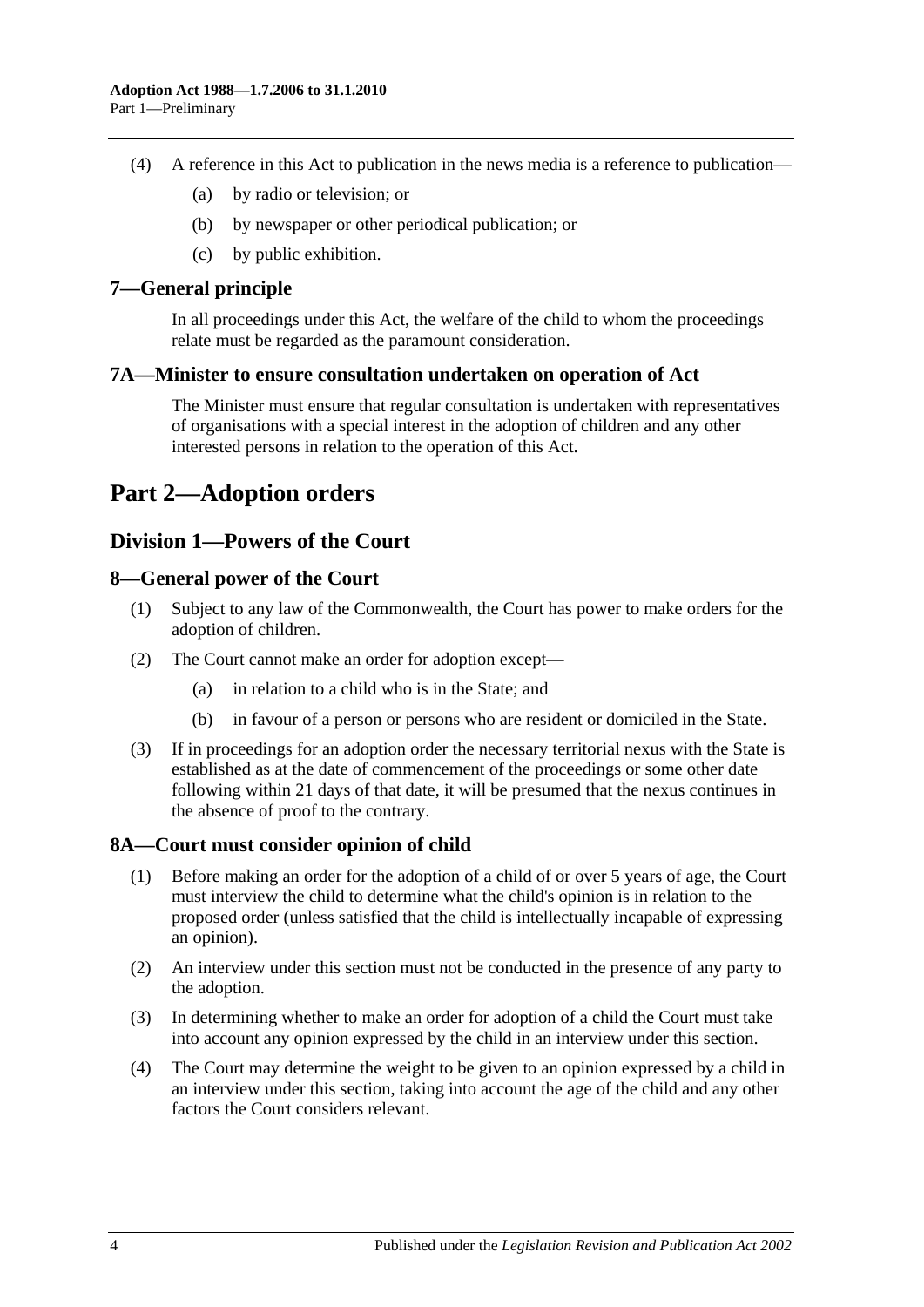# <span id="page-4-0"></span>**9—Effect of adoption order**

- (1) Subject to this section, where an adoption order is made, the adopted child becomes in contemplation of law the child of the adoptive parents and ceases to be the child of any previous birth or adoptive parents.
- (2) If an adoption order is made in favour of a person who is cohabiting with a birth or adoptive parent of the child in a marriage relationship, the relationship of that parent to the child is not affected by the order.
- (3) Where—
	- (a) one of the birth or adoptive parents of a child dies; and
	- (b) the surviving parent cohabits with another person in a marriage relationship; and
	- (c) the child is adopted by that other person,

the adoption does not exclude rights of inheritance from or through the deceased parent.

- (3a) The making of an adoption order in relation to a child does not affect any vested or contingent proprietary right acquired by the child before the making of the adoption order.
- (4) Where an order for the adoption of a child is made, any previous order for the adoption or guardianship of the child ceases to have effect.

## <span id="page-4-1"></span>**10—No adoption order in certain circumstances**

- (1) The Court will not make an adoption order in favour of—
	- (a) a person who is cohabiting with a birth or adoptive parent of the child in a marriage relationship; or
	- (b) a relative of the child, either solely or jointly with any other person,

unless satisfied that adoption is clearly preferable, in the interests of the child, to any alternative order that may be made under the laws of the State or the Commonwealth.

(2) The Court will not consider an application for adoption made by or on behalf of a person who is cohabiting with a birth or adoptive parent of the child in a marriage relationship unless the Family Court of Australia has given that person leave to proceed with the application for adoption under section 60G of the *Family Law Act 1975*.

# <span id="page-4-2"></span>**11—Adoption of Aboriginal child**

- (1) The Court will not make an order for the adoption of an Aboriginal child unless satisfied that adoption is clearly preferable, in the interests of the child, to any alternative order that may be made under the laws of the State or the Commonwealth.
- (2) Subject to [subsection](#page-5-4) (3), an order for the adoption of an Aboriginal child will not be made except in favour of a member of the child's Aboriginal community who has the correct relationship with the child in accordance with Aboriginal customary law or, if there is no such person seeking to adopt the child, some other Aboriginal person.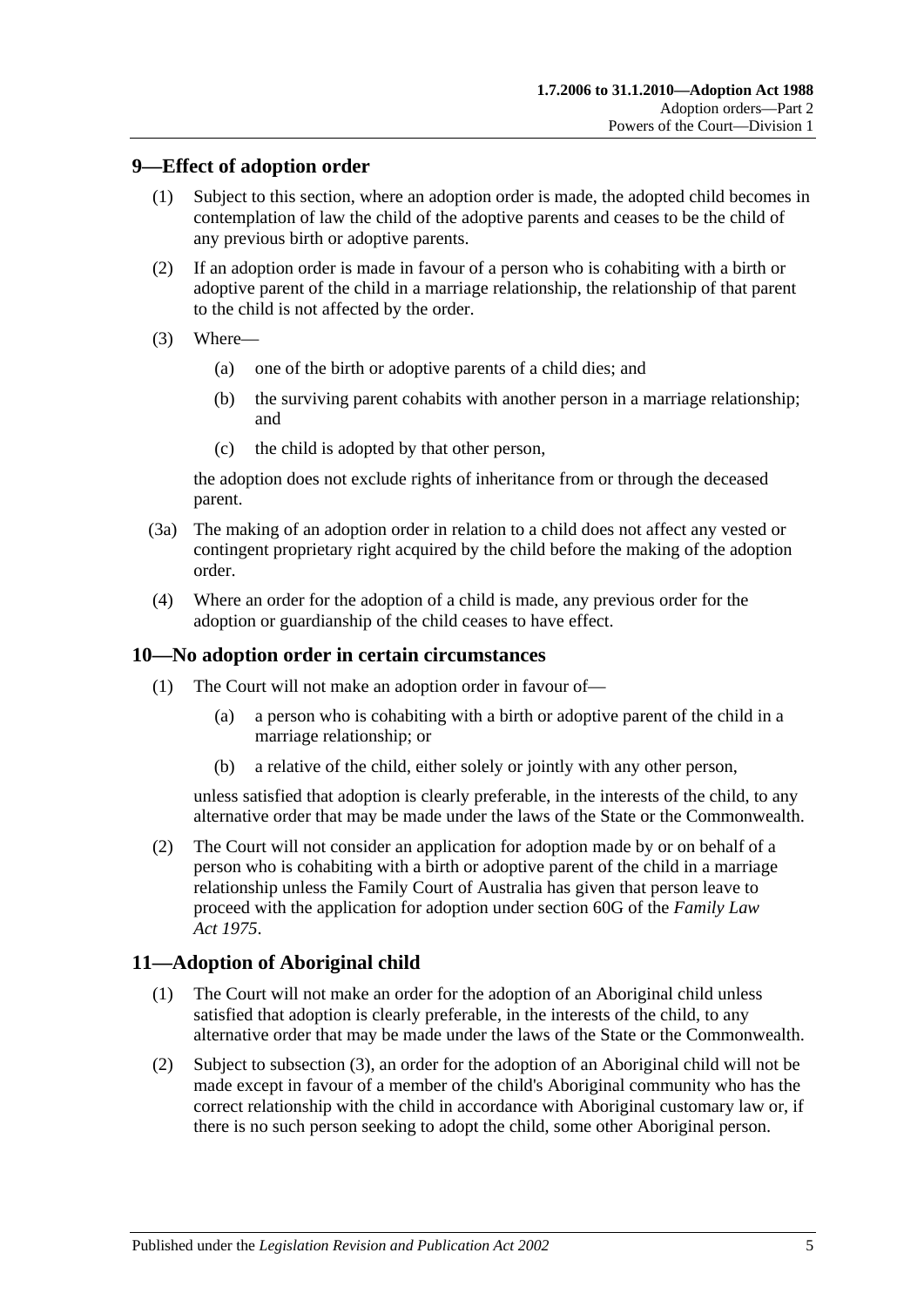- <span id="page-5-4"></span>(3) An order for the adoption of an Aboriginal child may be made in favour of a person who is not an Aboriginal person if the Court is satisfied—
	- (a) that there are special circumstances justifying the making of the order; and
	- (b) that the child's cultural identity with the Aboriginal people will not be lost in consequence of the adoption.

## <span id="page-5-0"></span>**12—Criteria affecting prospective adoptive parents**

- (1) Subject to this section, an adoption order will not be made except in favour of two persons who have been cohabiting together in a marriage relationship for a continuous period of at least five years.
- (2) An adoption order may be made in favour of two persons who have been cohabiting together in a marriage relationship for a continuous period of less than five years if the Court is satisfied that there are special circumstances justifying the making of the order.
- <span id="page-5-5"></span>(3) An adoption order may be made in favour of one person where—
	- (a) that person has cohabited with a birth or adoptive parent of the child in a marriage relationship for a continuous period of at least five years; or
	- (b) the Court is satisfied that there are special circumstances justifying the making of the order.
- (4) Where two persons are cohabiting in a marriage relationship, an adoption order will not be made except in favour of both or in the circumstances described in [subsection](#page-5-5) (3)(a).
- (5) An adoption order will not be made in favour of a person who is lawfully married but not cohabiting with his or her spouse unless the Court is satisfied, after interviewing the spouse of the person in private, that the spouse consents to the adoption.

# <span id="page-5-1"></span>**14—Discharge of adoption orders on ground of fraud**

- (1) The Court may discharge an adoption order if it appears that the order was obtained by fraud, duress or other improper means.
- (2) The Court may, on discharging an adoption order, make any consequential orders that may be necessary or desirable in the circumstances of the case.

# <span id="page-5-2"></span>**Division 2—Consent to adoption**

## <span id="page-5-3"></span>**15—Consent of parent or guardian**

- (1) Subject to this section, an adoption order will not be made unless each person who is a parent or guardian of the child has consented to the adoption (whether the parent or guardian is present in Australia or not).
- (2) The mother of a child cannot consent to the adoption of the child until 5 days after the birth of the child and, subject to [subsection](#page-6-1) (3), a mother's consent given more than 5 but less than 14 days after the birth of the child will not be recognised as a valid consent to the child's adoption.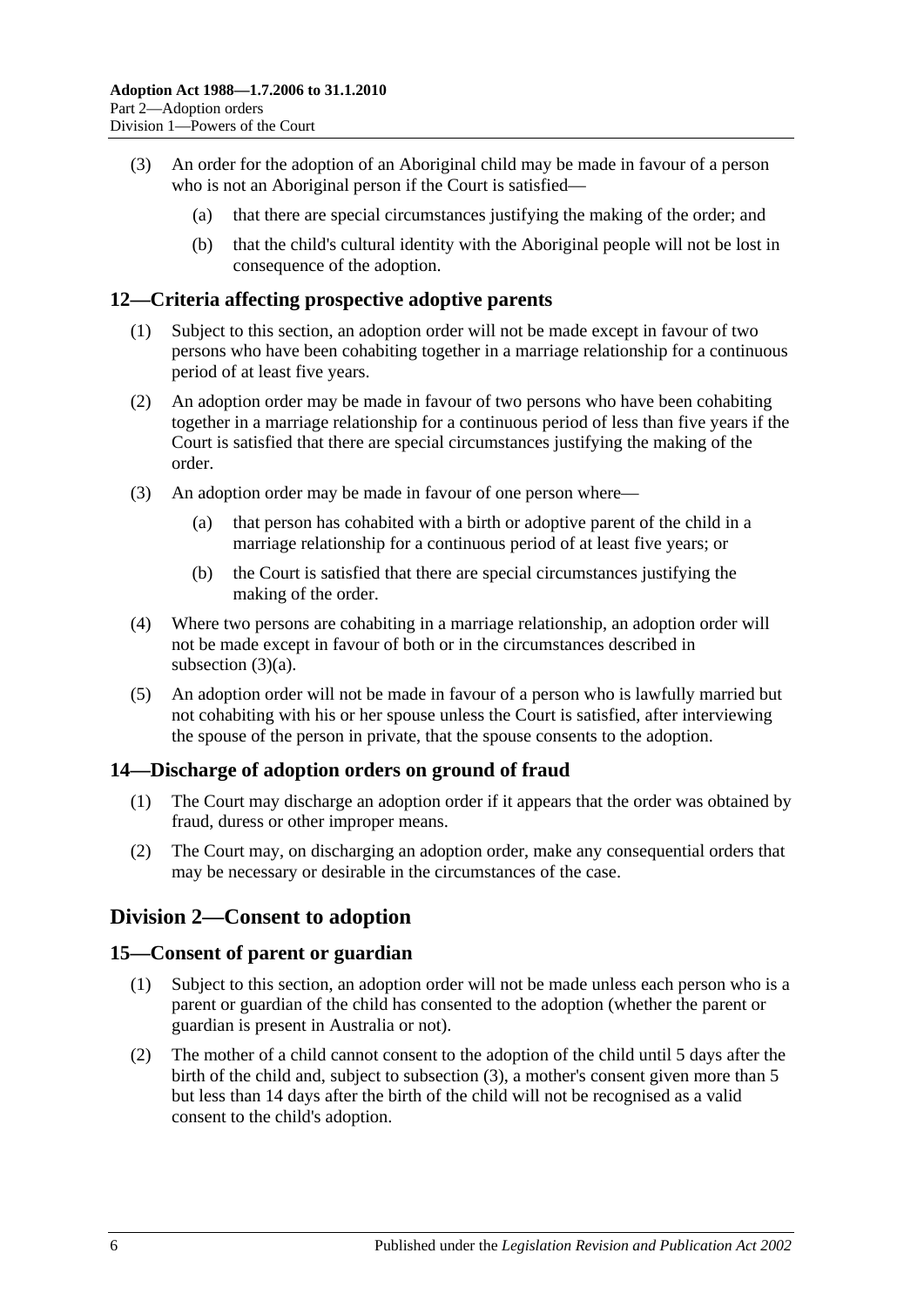- <span id="page-6-1"></span>(3) The Court may recognise the validity of a consent of a mother given more than 5 but less than 14 days after the birth of the child, if satisfied—
	- (a) that there were special circumstances justifying the giving of consent less than 14 days after the birth of the child; and
	- (b) that the mother was able to exercise a rational judgment on the question of consent.
- (4) The consent of a parent or guardian—
	- (a) may be in general terms, authorising the adoption of the child by any persons in whose favour an order may be made; or
	- (b) may be limited, authorising the adoption of the child—
		- (i) by a relative of the child; or
		- (ii) by a person who has been appointed a guardian of the child by a court; or
		- (iii) by a person who is cohabiting with a parent of the child in a marriage relationship; or
		- (iv) by a person in whose care the child has been placed by the Chief Executive, either solely or jointly with any other person.
- (5) The consent of a parent or guardian—
	- (a) must be in writing; and
	- (b) must (except where the Minister or the Chief Executive is the guardian)—
		- (i) be witnessed in accordance with the regulations; and
		- (ii) be endorsed by a person authorised by the Chief Executive with a statement to the effect that the parent or guardian has been counselled by that person at least three days before the giving of consent and appears to understand the consequences of adoption and the procedures for revoking the consent.
- (6) The consent of a parent or guardian may be revoked by written notice of revocation served personally or by post on the Chief Executive within 25 days or, with the approval of the Chief Executive given within that period of 25 days, 39 days, of the date of the consent.
- (7) The consent of the father of a child born outside lawful marriage is not required unless his paternity is recognised under the law of this State but if it appears to the Court that a particular person may be able to establish paternity of the child (not being a person whose paternity arises from unlawful sexual intercourse with the mother), the Court will not proceed to make an adoption order without allowing that person a reasonable opportunity to establish paternity.

## <span id="page-6-0"></span>**16—Consent of child**

- (1) An adoption order will not be made in relation to a child over the age of 12 years unless—
	- (a) the child has consented to the adoption; and
	- (b) 25 days have elapsed since the giving of consent; and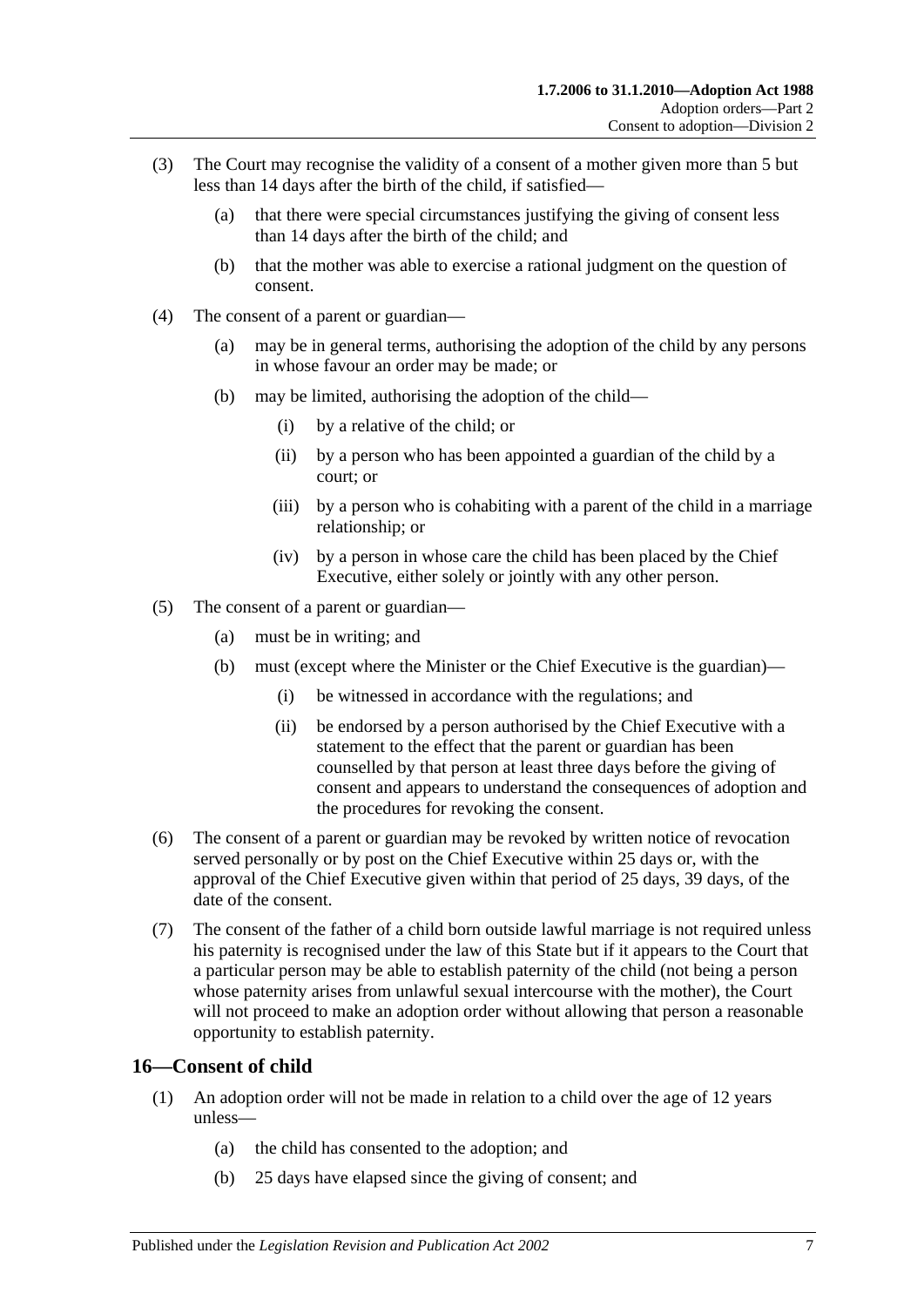- (c) the Court is satisfied, after interviewing the child in private, that the child's consent is genuine and the child does not wish to revoke it.
- (2) The consent of a child—
	- (a) must be in writing; and
	- (b) must be witnessed in accordance with the regulations; and
	- (c) must be endorsed by an officer authorised by the Chief Executive to make such an endorsement with a statement to the effect that the child has been counselled by that person.

#### <span id="page-7-0"></span>**17—Consent given under law of another jurisdiction**

- (1) A consent to the adoption of a child given by a person in accordance with the law of another State or of a Territory of the Commonwealth will be regarded as a consent given by the person in accordance with this Act.
- (2) Subject to any law of the Commonwealth, the requirements of this Act relating to consent to adoption will be taken to have been complied with in relation to the adoption of a child from a Convention country if the laws of that country relating to consent to such an adoption have been complied with.

#### <span id="page-7-1"></span>**18—Court may dispense with consents**

- (1) The Court may dispense with the consent of a person (other than the child) to an adoption where it appears to the Court—
	- (a) that the person cannot, after reasonable inquiry, be found or identified; or
	- (b) that the person is in such a physical or mental condition as not to be capable of properly considering the question of consent; or
	- (c) that the person has abandoned, deserted or persistently neglected or ill-treated the child; or
	- (d) that the person has, for a period of not less than one year, failed, without reasonable excuse, to discharge the obligations of a parent or guardian of the child; or
	- (e) that there are other circumstances by reason of which the consent may properly be dispensed with.
- (2) The Court may dispense with the consent of a child to an adoption where it appears to the Court that the child is intellectually incapable of giving consent.
- (3) An application may be made under this section by the Chief Executive or a party to the adoption (including the child).

#### <span id="page-7-3"></span><span id="page-7-2"></span>**19—Order of Court dispensing with or recognising consent**

(1) In order to facilitate arrangements for the adoption of a child, the Court may, on application by or on behalf of the Chief Executive, make an order dispensing with or recognising the validity of a consent under this Division before an application for an adoption order has been made and any such order has effect for the purposes of any application for an adoption order that may subsequently be made under this Act.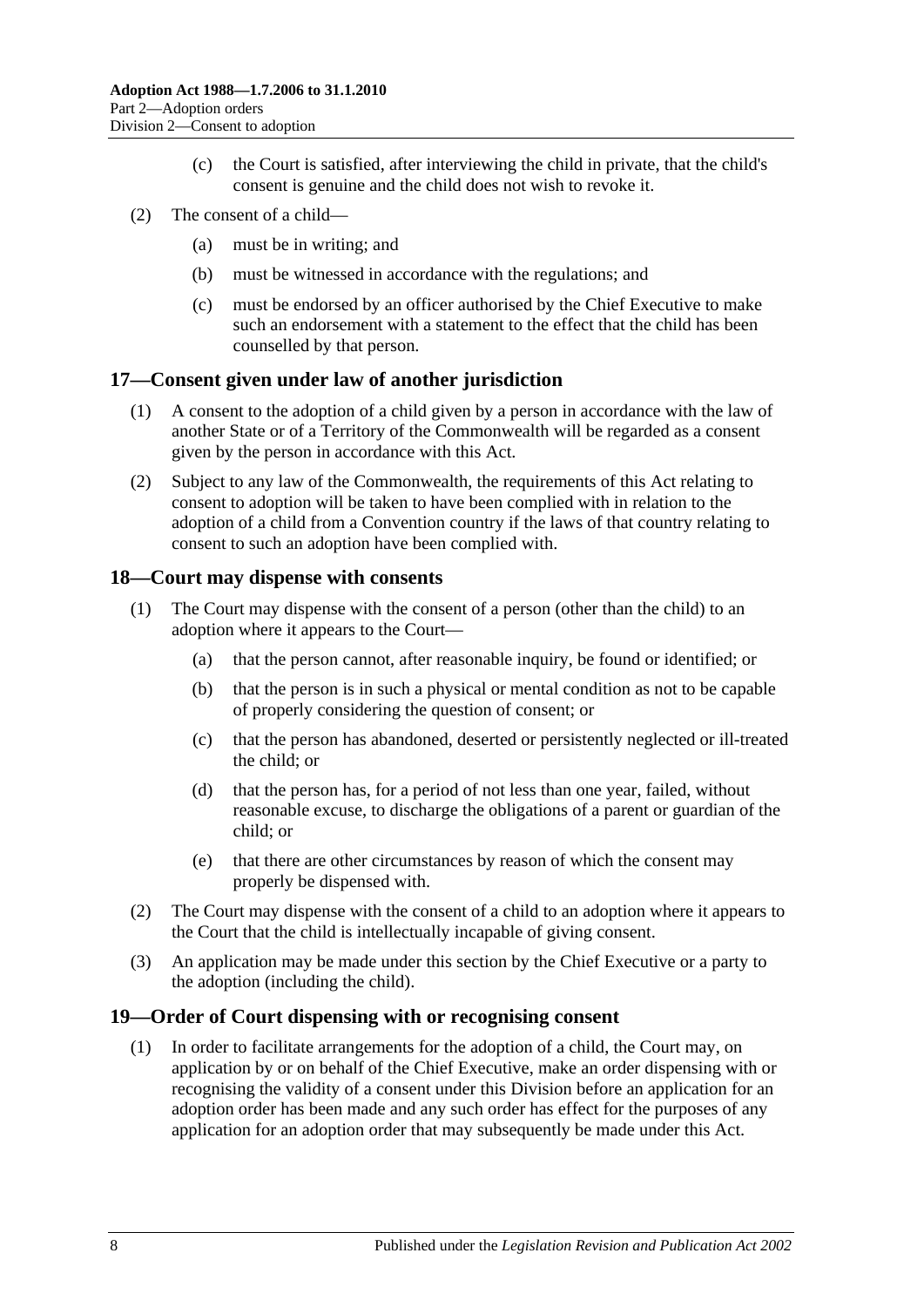(2) An order made under [subsection](#page-7-3) (1) may, on the application of the Chief Executive or of the person whose consent was in question, be revoked by the Court at any time before the making of an adoption order in respect of the child.

# <span id="page-8-0"></span>**Division 3—Recognition of adoption orders**

# <span id="page-8-1"></span>**20—Recognition of adoption under Australian law**

An adoption order made (before or after the commencement of this Act) under an Australian law, but not under the law of the State, will be recognised under the law of the State as having the same effect as an adoption order under the law of the State.

# <span id="page-8-2"></span>**21—Recognition of adoption under foreign law**

- (a1) Subject to any law of the Commonwealth, an adoption order made under the law of a Convention country will be recognised under the law of the State as having the same effect as an adoption order under the law of the State.
- (1) An adoption order made (after the commencement of this Act) under the law of any other country outside Australia will be recognised under the law of the State as having the same effect as an adoption order under the law of the State if—
	- (a) the order was made in accordance with the law of that country; and
	- (b) when the order was made, each applicant was domiciled in that country or had been resident in that country for at least 12 months; and
	- (c) the circumstances in which the order was made would, if they had existed in this State, have constituted a sufficient basis for making an adoption order under this Act; and
	- (d) the proceedings in which the order was made involved no denial of natural justice or failure to observe the requirements of substantial justice.
- <span id="page-8-5"></span>(2) The Court may, on the application of an interested person, declare that an adoption order made under the law of a country outside Australia is or is not one that is to be recognised under the law of the State.
- (3) The Attorney-General is entitled to intervene in any proceedings under [subsection](#page-8-5) (2).
- (4) Where immediately before the commencement of this Act an adoption order made under the law of a country outside Australia was recognised as having the same effect as an adoption order made in this State, the order continues to be so recognised.

# <span id="page-8-3"></span>**Division 4—General provisions**

# <span id="page-8-6"></span><span id="page-8-4"></span>**22—Court to consider report on suitability of adoptive parents**

- (1) Before making an order for the adoption of a child, the Court will consider any report prepared by or on behalf of the Chief Executive and submitted to the Court as to—
	- (a) where the Chief Executive is the guardian of the child under [section](#page-9-2) 25—the circumstances of the child; and
	- (b) in any case—the suitability of the prospective adoptive parents and their capacity to care adequately for the child.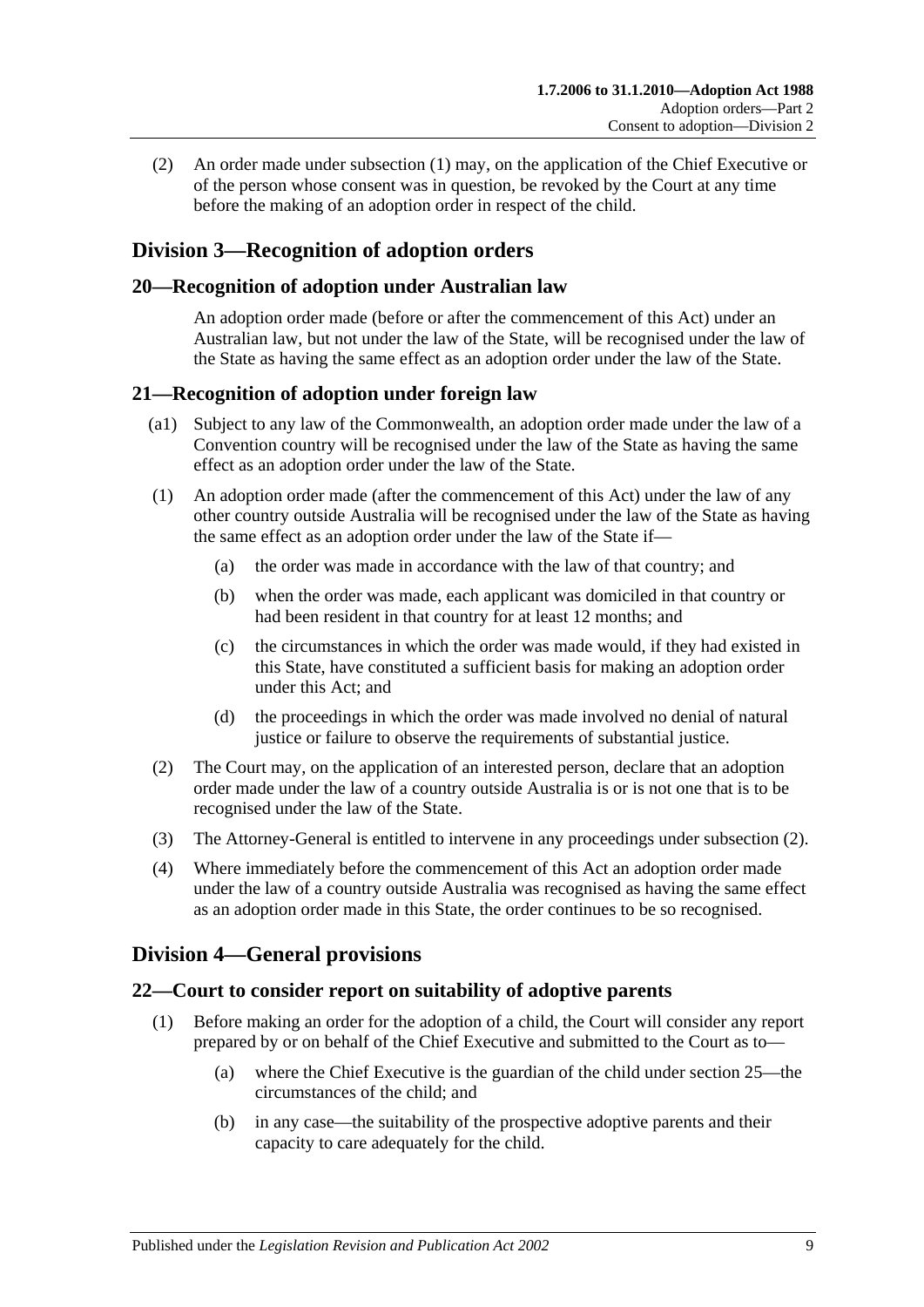- (2) Subject to [subsection](#page-9-3) (3), a copy of a report prepared under [subsection](#page-8-6) (1) will be made available to the prospective adoptive parents.
- <span id="page-9-3"></span>(3) The Court may order that the contents or part of the contents of a report prepared under [subsection](#page-8-6) (1) be suppressed from disclosure to the prospective adoptive parents or any other person.
- (4) The Court may require prospective adoptive parents to submit evidence, to the satisfaction of the Court, of their good health.

# <span id="page-9-0"></span>**23—Name of child**

- (1) Where the Court makes an order for the adoption of a child it may by the same or a subsequent order declare the name by which the child is to be known.
- (2) Before making an order changing the name of a child, the Court should take into account any wishes expressed by the child on the subject.
- (3) The Court will not change the name of a child who is over the age of 12 years unless—
	- (a) the child consents to the change; or
	- (b) the child is intellectually incapable of consenting.
- (4) An order under this section does not prevent a subsequent change of name in accordance with the law of the State.

## <span id="page-9-1"></span>**24—Proceedings to be private etc**

- (1) An application for an adoption order will not be heard in an open court.
- (2) Except as authorised by the Court, the records of proceedings for an adoption order will not be open to inspection.

## <span id="page-9-2"></span>**25—Guardianship of child awaiting adoption**

- <span id="page-9-4"></span>(1) Where—
	- (a) each parent or guardian of a child has consented to the adoption of the child in general terms or such consent has been dispensed with; or
	- (b) it is intended that an order for the adoption of a child be sought under this Act and arrangements are complete for the transfer of guardianship of the child from an officer of another State or a Territory of the Commonwealth whose functions correspond to those of the Chief Executive to the Chief Executive,

the Chief Executive is the guardian of the child, for all purposes except the giving of consent to the adoption of the child, to the exclusion of all other persons until—

- (c) an adoption order is made in respect of the child; or
- (d) a consent referred to in [paragraph](#page-9-4) (a) is lawfully revoked; or
- (e) the child is placed in the custody or under the guardianship of a person by order of a court; or
- (f) the Chief Executive orders, in writing, that the child be placed in the custody of a parent of the child.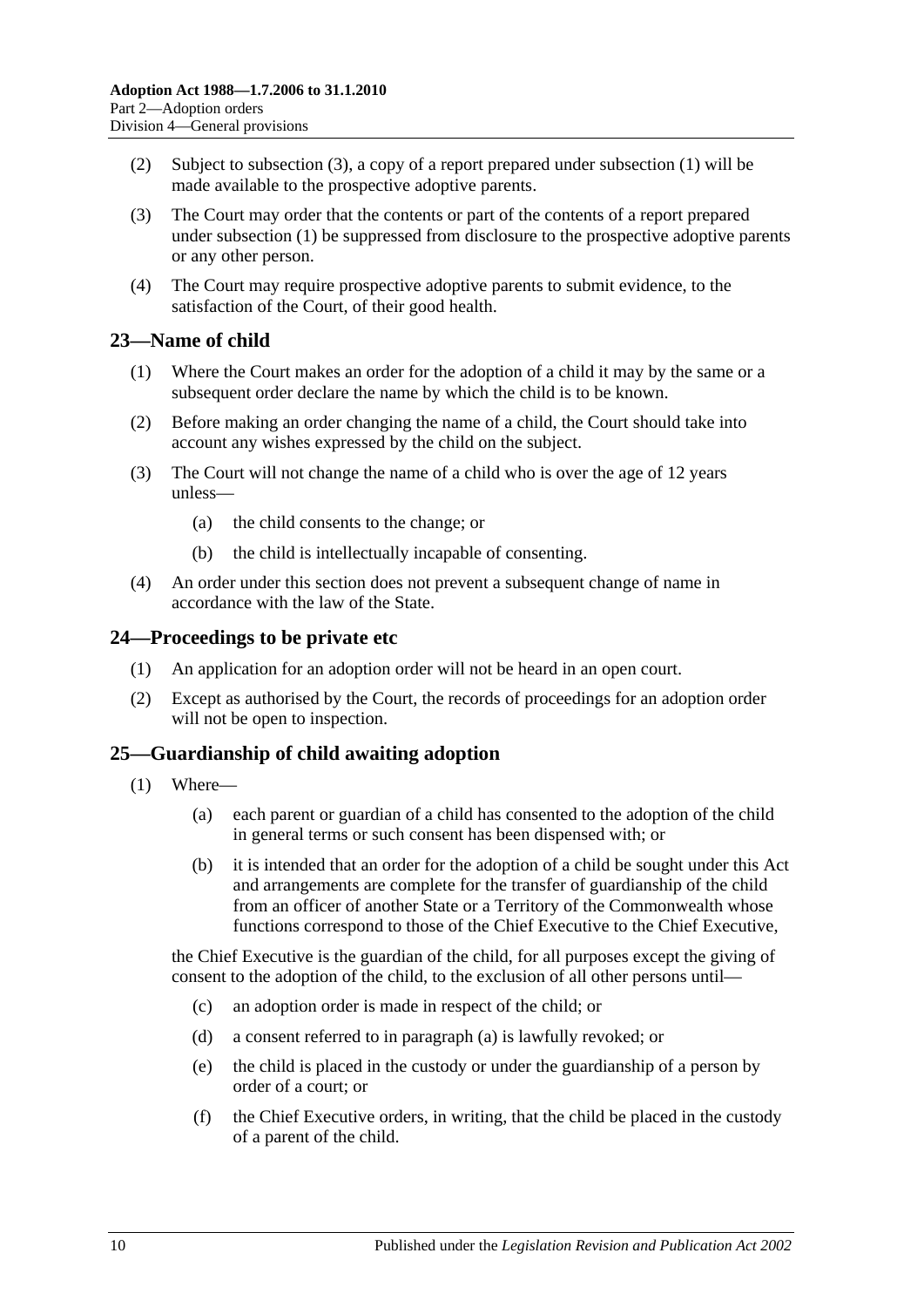- (2) The Chief Executive may, by agreement with some suitable person (including a parent of the child) and on such conditions as the Chief Executive considers appropriate, place a child of whom the Chief Executive is the guardian under this section in the care of that person.
- (3) The fact that the Chief Executive is the guardian of a child under this section does not affect the liability of any person to maintain the child.
- (4) This section does not apply to a child who is under the guardianship of the Minister.

# <span id="page-10-0"></span>**26—Financial support in special cases**

Where—

- (a) a child suffers from some physical or mental disability; or
- (b) a child, for some other reason, requires special care,

the Minister may enter into an arrangement with prospective adoptive parents to contribute to the support of the child after the making of an adoption order.

## <span id="page-10-1"></span>**26A—Arrangements between parties to adoption**

- (1) If a party to the adoption or proposed adoption of a child wishes to enter into an arrangement with another party to the adoption for the provision of information, contact or any other matters related to the welfare of the child, or to vary such an arrangement, the Chief Executive will endeavour to facilitate the making of the arrangement or variation.
- (2) For the purposes of this section, the birth parents and the adoptive parents will be taken to be the parties to the adoption.
- (3) The Chief Executive must ensure that the opinions of the child (so far as they are ascertainable) are taken into account in formulating any arrangement or variation under this section.
- (4) An arrangement may not be entered into under this section in relation to an adopted child who has attained the age of 18 years and an arrangement relating to an adopted child will terminate on the child attaining the age of 18 years.
- (5) The Chief Executive must ensure that an arrangement entered into under this section, or any variation to such an arrangement, is reduced to writing and that copies of the arrangement or variation are provided to the parties to the arrangement.
- (6) The Chief Executive will maintain a register of arrangements entered into under this section.
- (7) An arrangement entered into under this section is not enforceable in any court and breach of an arrangement or failure to enter into such an arrangement does not affect the validity of an adoption order or of any consent to an adoption.
- (8) This section applies only in relation to children adopted after the commencement of this Act.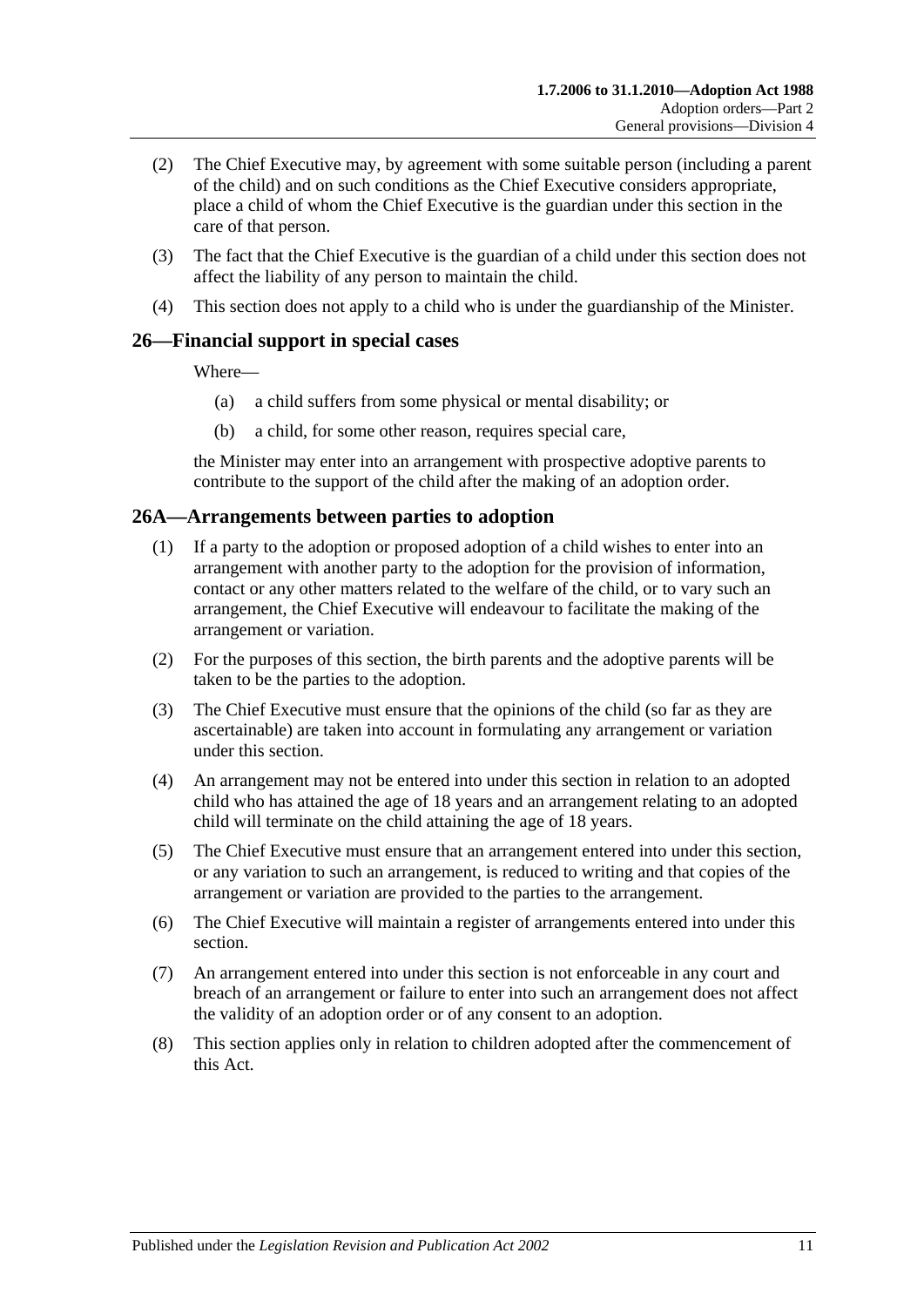# <span id="page-11-0"></span>**Part 2A—Open adoptions**

## <span id="page-11-1"></span>**27—Right to obtain information once adopted person turns 18**

- (1) Subject to this Part, an adopted person who has attained the age of 18 years or, if the adopted person consents or is dead or cannot be located, a lineal descendant of the adopted person, may obtain—
	- (a) the names and dates of birth (if known) of the person's birth parents;
	- (b) any other information in the possession of the Chief Executive relating to the birth parents and the circumstances of the adoption<sup>1</sup>;
	- (c) any message, information or item given to the Chief Executive by a birth parent with instructions that it be provided to the adopted person;
	- (d) information in the possession of the Chief Executive relating to a sibling (whether of the whole or half blood) of the person who has also been adopted and who has also attained the age of 18 years.
- (2) Subject to this Part, if an adopted person has attained the age of 18 years, a birth parent of the person or, if the birth parents consent or are dead or cannot be located, a person who would have been a relative of the person if the adoption order had not been made, may obtain—
	- (a) the names of the adoptive parents and the adopted person;
	- (b) any other information in the possession of the Chief Executive relating to the adoptive parents and the adopted person;
	- (c) any message, information or item given to the Chief Executive by an adopted person or adoptive parent with instructions that it be provided to the birth parent.
- (3) Subject to this Part, if an adopted person has attained the age of 18 years, an adoptive parent of the person may, with the consent of the adopted person, obtain—
	- (a) any information in the possession of the Chief Executive relating to the adopted person's birth parents;
	- (b) any message, information or item given to the Chief Executive by a birth parent with instructions that it be provided to the adoptive parents.
- (4) In providing information under this section the Chief Executive must not reveal the name of a person (other than a birth parent and any siblings of the whole or half blood of the adopted person who have attained the age of 18 years) who would have been a relative of the adopted person if the adoption order had not been made.
- <span id="page-11-2"></span>(5) Nothing in this section entitles a person to obtain information the disclosure of which the Chief Executive has determined, in his or her absolute discretion, would be an unjustifiable intrusion on the privacy of the person to whom the information relates.
- (6) The Chief Executive must establish and maintain written guidelines regarding the exercise of the Chief Executive's discretion under [subsection](#page-11-2) (5).
- (7) The Chief Executive must give a copy of the guidelines, on request, to any person.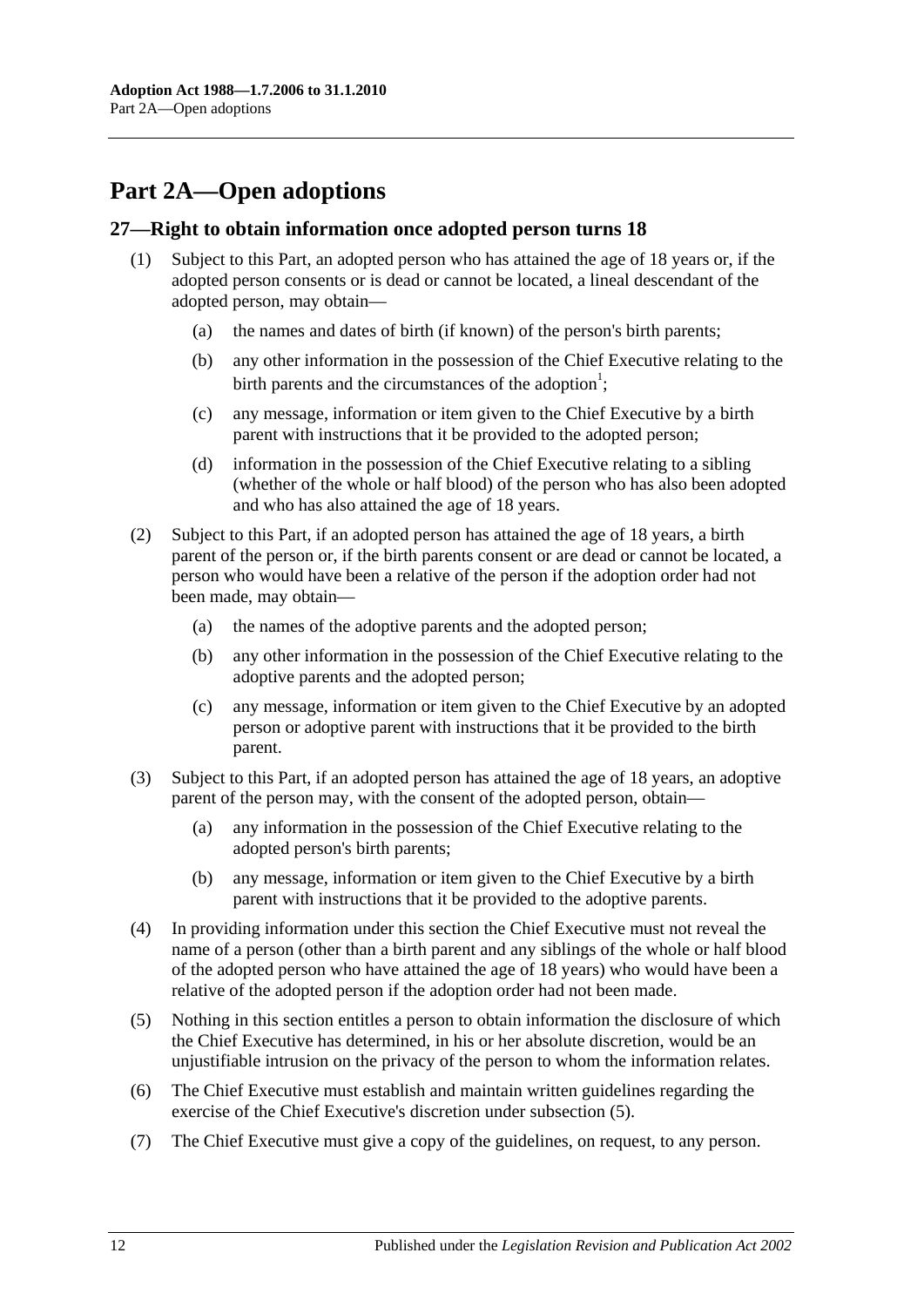**Note—**

1 See also [section](#page-16-1) 41 in relation to birth certificates.

#### <span id="page-12-0"></span>**27A—Information may be provided earlier, in the Chief Executive's discretion**

The Chief Executive will disclose information to an adopted person or a birth parent before an entitlement to the information arises under [section](#page-11-1) 27, if consent to the disclosure is given by—

- (a) in the case of disclosure to an adopted person—
	- (i) the adoptive parents; and
	- (ii) if the name of a birth parent is to be disclosed—that parent; or
- (b) in the case of disclosure to a birth parent—
	- (i) the adoptive parents; and
	- (ii) if the adopted person has attained the age of 12 years—the adopted person.

#### <span id="page-12-1"></span>**27B—Limitation of right to obtain information where adoption occurred before commencement of Act**

- (1) A person adopted before the commencement of this Act may lodge with the Chief Executive a direction that information in the Chief Executive's possession that would enable the person to be traced not be disclosed.
- (2) A birth parent of a person adopted prior to the commencement of this Act may lodge with the Chief Executive a direction that information in the Chief Executive's possession that would enable the birth parent to be traced not be disclosed.
- (3) An adoptive parent of a person adopted prior to the commencement of this Act may lodge with the Chief Executive a direction that information in the Chief Executive's possession that would enable the adoptive parent to be traced not be disclosed.
- (4) Subject to [subsection](#page-12-2) (5), where a direction has been lodged under this section, the Chief Executive must not disclose information in contravention of the direction.
- <span id="page-12-2"></span>(5) Where—
	- (a) a direction has been lodged by an adoptive parent; but
	- (b) a direction has not been lodged by the adopted person,

the adoptive parent's direction does not operate to prevent the disclosure of information that is relevant to the welfare or whereabouts of the adopted person.

- (6) A person lodging a direction under this section may provide the Chief Executive with written reasons for the direction and, if so provided, the reasons must be released by the Chief Executive if a request for information about the person is subsequently made under this Part.
- (7) A direction under this section—
	- (a) may, if the adopted person or adoptive or birth parent is mentally incapacitated within the meaning of the *[Guardianship and Administration](http://www.legislation.sa.gov.au/index.aspx?action=legref&type=act&legtitle=Guardianship%20and%20Administration%20Act%201993)  Act [1993](http://www.legislation.sa.gov.au/index.aspx?action=legref&type=act&legtitle=Guardianship%20and%20Administration%20Act%201993)*, be given on behalf of that person or parent by his or her guardian appointed under that Act; and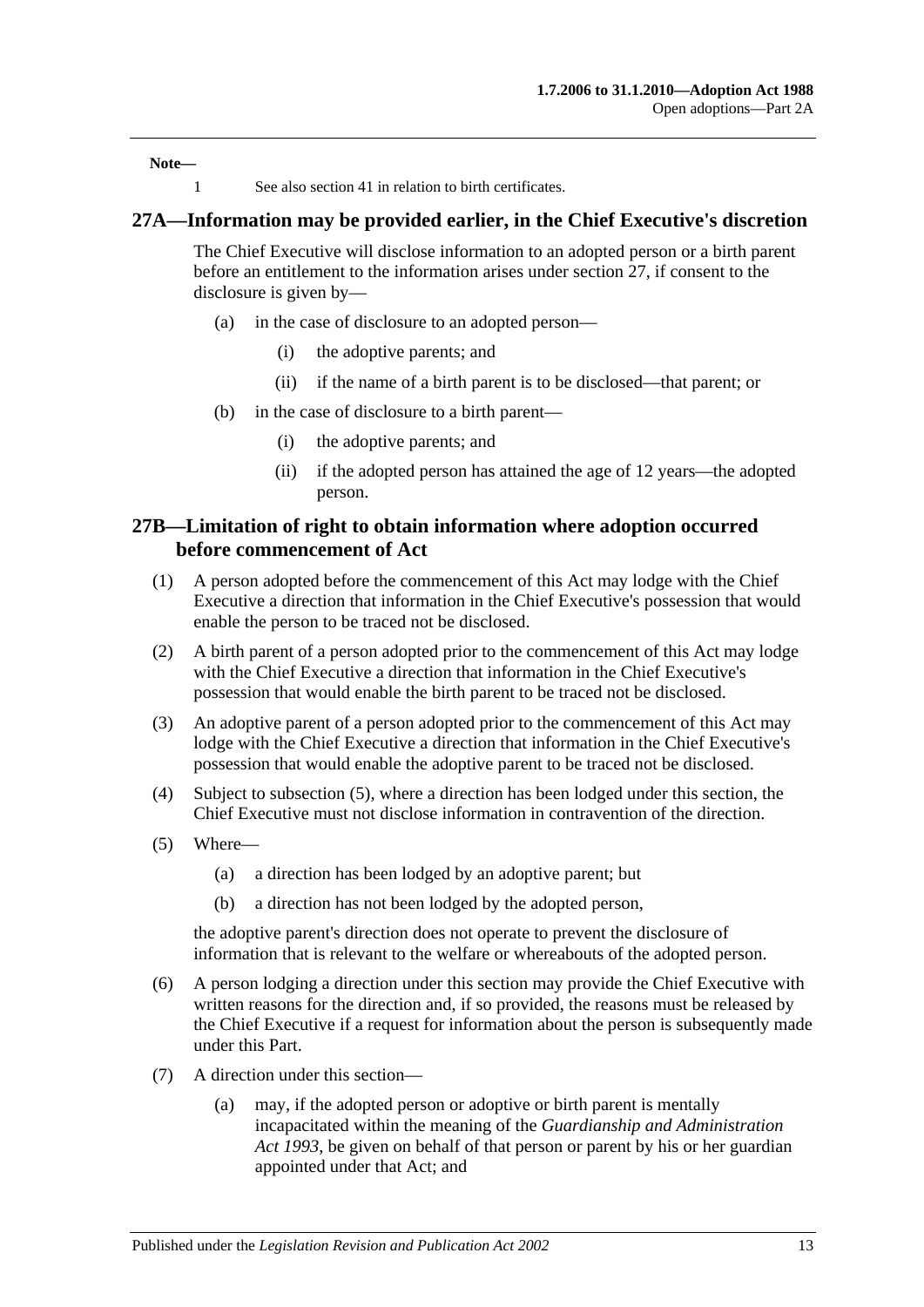- (b) has effect for a period of five years, unless revoked earlier; and
- (c) may, on the expiration of a period for which it has effect, be renewed; and
- (d) must be lodged, renewed or revoked in a manner approved by the Chief Executive (but the Chief Executive cannot require that a renewal be lodged in person).
- (8) The Chief Executive will, if necessary, send a person who has lodged a direction under this section a renewal notice approximately 6 months, 3 months and 2 weeks before the date on which the direction will expire, unless the person has requested in writing that no such notices be sent.
- (9) Subject to any written directions of the person to the contrary, a renewal notice will be sent to a person at his or her address last known to the Chief Executive.

#### <span id="page-13-0"></span>**27C—Interviews**

The Chief Executive may, before providing information to a person or accepting a direction from a person under this Part, invite the person to participate in an interview with a person authorised by the Chief Executive.

#### <span id="page-13-1"></span>**27D—Minister's power to authorise disclosure**

Despite anything contained in this Part, the Minister may authorise disclosure of any information if the disclosure is necessary in the interests of the welfare of an adopted person.

#### <span id="page-13-2"></span>**27E—Requirement for consent is waived on death**

A requirement under this Part that the consent of a person be obtained before information may be disclosed is waived on the death of that person.

# <span id="page-13-3"></span>**Part 3—Miscellaneous**

#### <span id="page-13-6"></span><span id="page-13-4"></span>**28—Certain agreements illegal**

- (1) An agreement under which a parent or guardian of a child receives any consideration (other than a consideration of a kind authorised by the Chief Executive) for a consent to the adoption of the child, is illegal and void.
- (2) A person who is a party to an agreement of a kind referred to in [subsection](#page-13-6) (1) is guilty of an offence.

Maximum penalty: \$10 000 or two years imprisonment.

#### <span id="page-13-7"></span><span id="page-13-5"></span>**29—Negotiations for adoption**

- (1) Subject to this section, a person or organisation that conducts negotiations leading, or intended to lead, to the making of an adoption order is guilty of an offence. Maximum penalty: \$10 000 or two years imprisonment.
- (2) [Subsection](#page-13-7) (1) does not apply—
	- (a) to negotiations conducted for no fee by, or on behalf of, a parent, guardian or relative of a child for an adoption order in favour of a relative of the child or a person who is cohabiting with a parent of the child in a marriage relationship; or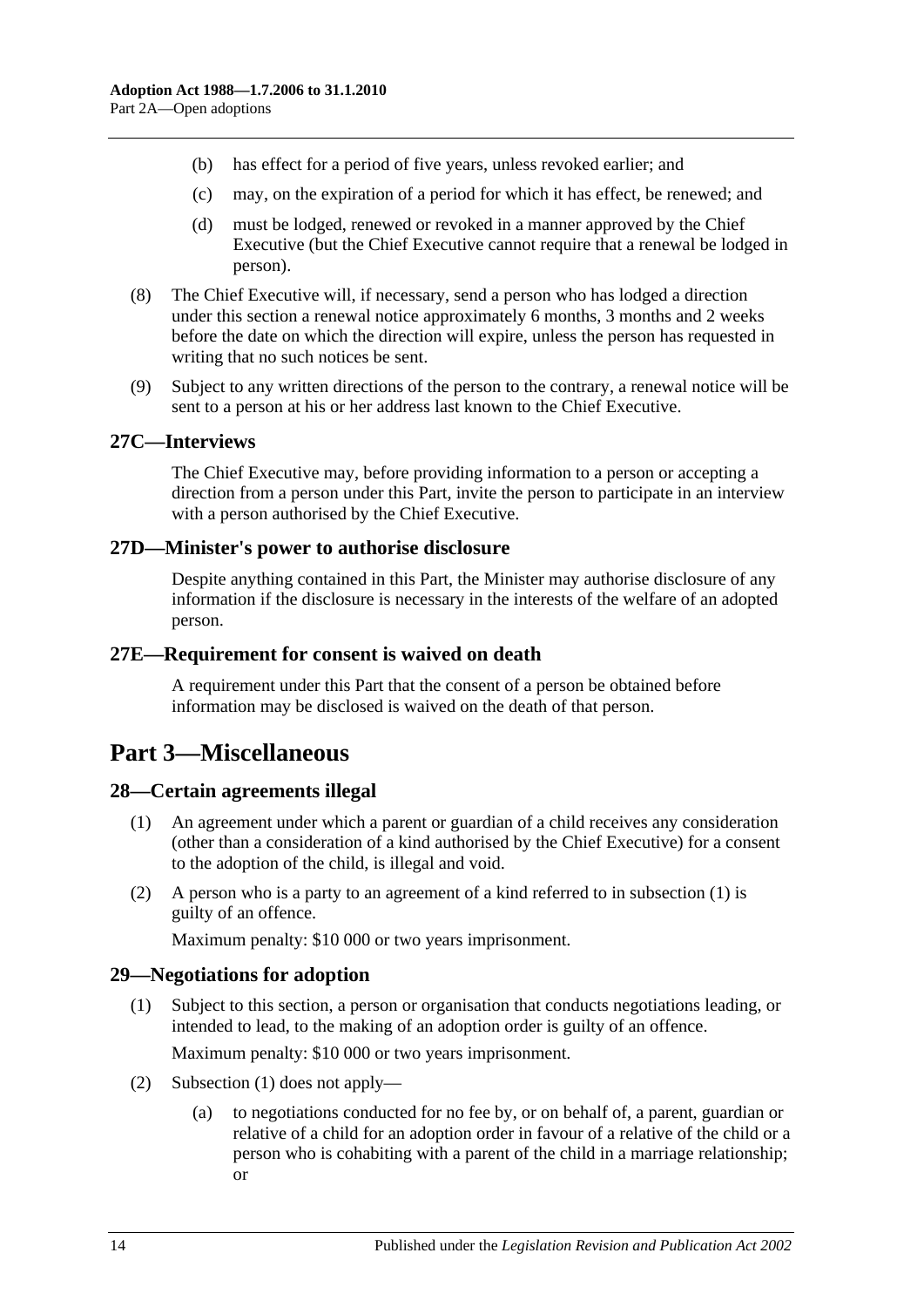- (b) to negotiations conducted by a person or organisation approved by the Chief Executive.
- (3) An approval under this section is subject to any prescribed conditions and any other conditions imposed by the Chief Executive.
- <span id="page-14-3"></span>(4) The Chief Executive may withdraw such an approval if the person or organisation—
	- (a) breaches a condition of the approval; or
	- (b) acts improperly in the course of or in relation to the adoption or proposed adoption of a child.
- (4a) For the purposes of [subsection](#page-14-3) (4), an organisation will be taken to have acted improperly in the course of or in relation to an adoption or proposed adoption if a servant or agent of the organisation acts improperly in the course of or in relation to the adoption or proposed adoption.
- (5) Any fee paid for negotiations conducted in contravention of this section may be recovered as a debt.

## <span id="page-14-0"></span>**30—Enticing child away**

A person must not take or entice a child away from a person who is entitled to custody of the child in pursuance of an adoption order with intent to deprive that person of the child.

Maximum penalty: \$10 000 or two years imprisonment.

#### <span id="page-14-1"></span>**31—Publication of names etc of persons involved in proceedings**

- (1) A person who publishes or causes to be published in the news media—
	- (a) the name of a child, or material tending to identify a child, in relation to whom proceedings have been taken under this Act or any other Australian law that substantially corresponds to this Act;
	- (b) the name of a parent or guardian, or material tending to identify a parent or guardian, of a child in relation to whom proceedings have been taken under this Act or any other Australian law that substantially corresponds to this Act;
	- (c) the name of a party, or material tending to identify a party, to proceedings under this Act or any other Australian law that substantially corresponds to this Act,

is guilty of an offence.

Maximum penalty: \$20 000.

(2) This section does not prevent a publication made in pursuance of an authorisation granted by the Court or the Chief Executive.

#### <span id="page-14-2"></span>**32—Publication of certain material related to adoption**

A person who publishes or causes to be published in the news media material to the following effect—

- (a) that a person desires to enter into negotiations with the parents or guardians of a child with a view to adoption of the child;
- (b) that a person has a child that he or she desires to place with adoptive parents,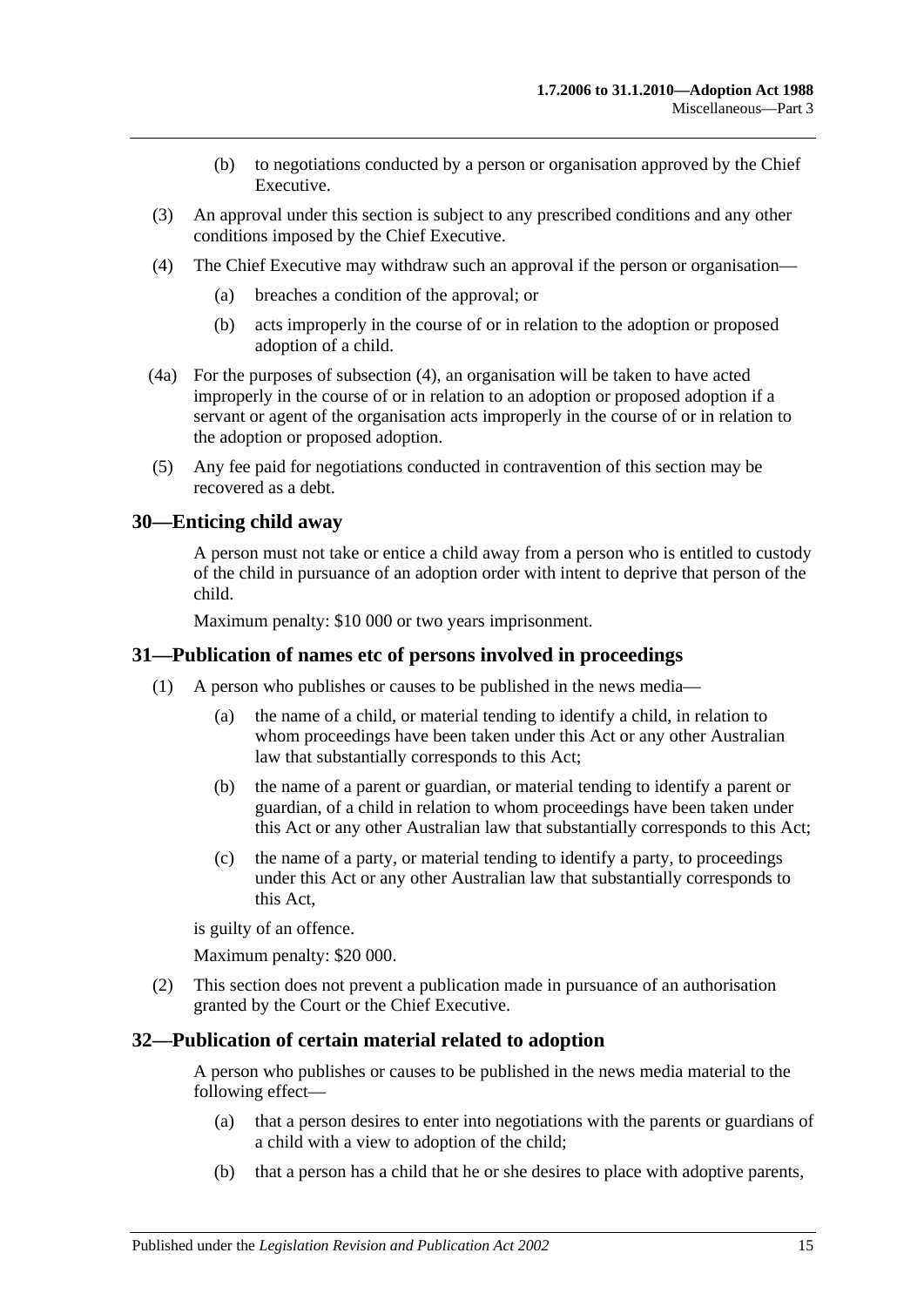is guilty of an offence.

Maximum penalty: \$20 000.

#### <span id="page-15-0"></span>**33—False or misleading statements**

A person must not make a statement knowing it to be false or misleading in a material respect for the purposes of, or in connection with, a proposed adoption under this Act.

Maximum penalty: \$5 000 or one years imprisonment.

#### <span id="page-15-1"></span>**34—Impersonation**

A person must not falsely represent himself or herself to be a person whose consent to the adoption of a child is required by this Act.

Maximum penalty: \$5 000 or one years imprisonment.

#### <span id="page-15-2"></span>**35—Presenting forged consent**

A person must not present, or cause to be presented, in connection with an application for an adoption order a document purporting to be an instrument of consent to the adoption knowing that the signature to the document is or was forged or obtained by fraud, duress or other improper means.

Maximum penalty: \$5 000 or one years imprisonment.

#### <span id="page-15-3"></span>**36—Confidentiality**

A person who is, or has been, engaged in duties related to the administration of this Act must not disclose information relating to an adopted person or the birth or adoptive parents of an adopted person obtained in the course of those duties except—

- (a) in the administration of this Act; or
- (b) as authorised or required by law; or
- (c) with the consent of the person to whom the information relates.

Maximum penalty: \$10 000.

#### <span id="page-15-4"></span>**37—Offences**

- (3) A prosecution for an offence against this Act will not be commenced without the consent of the Minister.
- (4) In proceedings for an offence against this Act a document apparently signed by the Minister stating that the Minister consents to a particular prosecution will be accepted, in the absence of proof to the contrary, as proof of that consent.

#### <span id="page-15-5"></span>**38—Age**

Where the age of a person is material to proceedings under this Act and there is no certain evidence of age, a court may act on its own estimate of the age of that person.

#### <span id="page-15-6"></span>**39—Intervention in proceedings**

- (1) The Chief Executive is entitled to intervene in any proceedings under this Act.
- (2) A court may order that any person who has, in the opinion of the court, a proper interest in proceedings under this Act be joined as a party to the proceedings.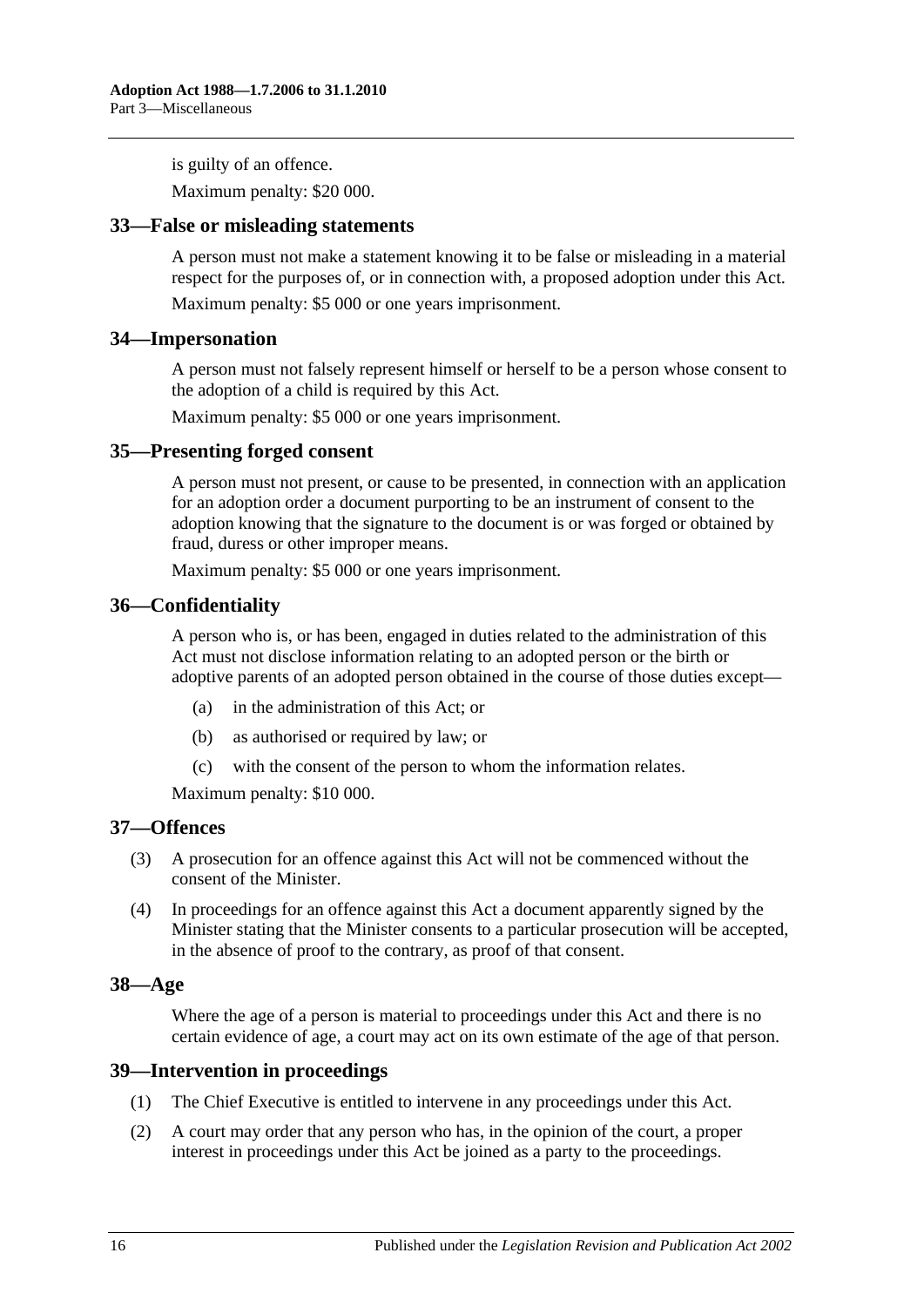#### <span id="page-16-0"></span>**40—Costs**

In proceedings under this Act, the Court may, subject to the regulations, make such orders as to costs and security for costs as it considers appropriate.

## <span id="page-16-6"></span><span id="page-16-1"></span>**41—Registration**

- (1) Subject to a direction under [subsection](#page-16-3) (2), the Registrar of Births, Deaths and Marriages must, on receipt of notice of the adoption of a child, cancel any entry formerly made in the register of births relating to the child and make a fresh entry containing—
	- (a) a statement of the date and place of birth of the child; and
	- (b) the names of the persons who are in contemplation of law the parents of the child following the adoption.
- <span id="page-16-3"></span>(2) Subject to [subsection](#page-16-4) (3), the Court may, on the application of the adoptive parents or the Chief Executive, direct the Registrar of Births, Deaths and Marriages not to cancel any entry formerly made in the register of births relating to the child but instead to add to that entry a note of the names of the adoptive parents.
- <span id="page-16-4"></span>(3) Where either or both of the birth parents of the child are alive, the Court must not give a direction under [subsection](#page-16-3) (2) unless satisfied that the information relating to the birth parents of the child contained in the entry is known to the child or that the birth parents approve of the child having access to that information.
- (4) Subject to [subsection](#page-16-5) (7), the Registrar of Births, Deaths and Marriages must not allow any person access to information contained in an entry cancelled under [subsection](#page-16-6) (1) or in an entry in the register of births relating to a person who was adopted before the commencement of this Act except on the authorisation of the Chief Executive.
- <span id="page-16-7"></span>(5) The Chief Executive must not authorise access to information by a person who was adopted before the commencement of this Act if a birth parent of the person directs the Chief Executive not to do so.
- (6) A direction under [subsection](#page-16-7) (5)—
	- (a) has effect for a period of five years, unless revoked earlier;
	- (b) may, on the expiration of a period for which it has effect, be renewed;
	- (c) must be lodged, renewed or revoked in a manner approved by the Chief Executive.
- <span id="page-16-5"></span>(7) The Registrar of Births, Deaths and Marriages may, without the authorisation of the Chief Executive, allow access to information contained in an entry cancelled under [subsection](#page-16-6) (1)—
	- (a) if the person to whom the entry relates has attained the age of 18 years, to that person;
	- (b) to a birth parent of the person to whom the entry relates.

## <span id="page-16-2"></span>**42—Regulations**

(1) The Governor may make such regulations as are contemplated by this Act, or as are necessary or expedient for the purposes of this Act.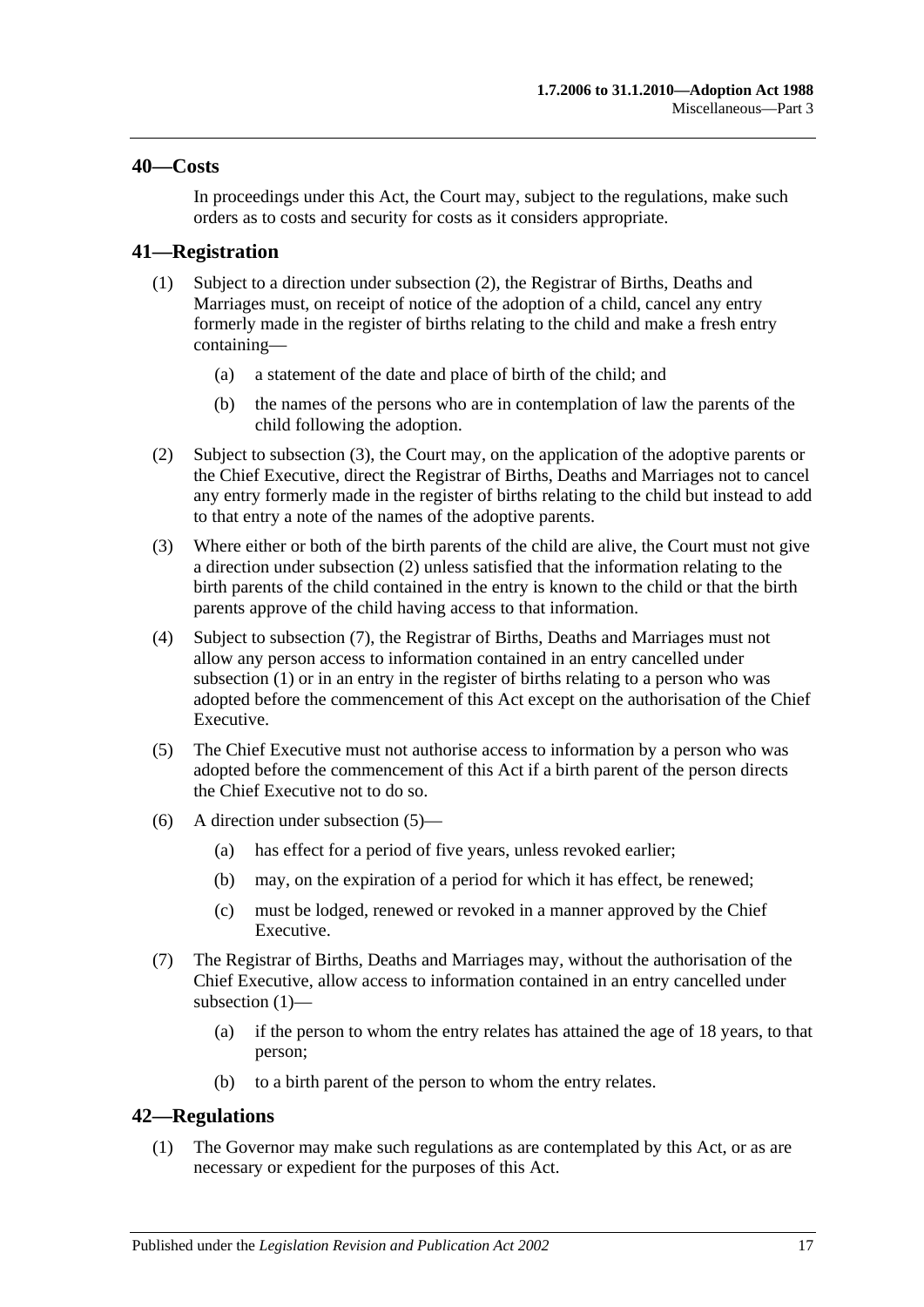- (2) In particular, the regulations may prescribe or make provision for—
	- (a) matters of practice, procedure or evidence in or in connection with proceedings under this Act; and
	- (b) the forms to be used for the purposes of this Act; and
	- (c) fees to be paid in respect of any matter under this Act, and the waiving of any such fees; and
	- (d) the keeping of registers of adoptions and the regulation of access to those registers; and
	- (e) the practice and procedure to be followed in obtaining and giving notice of any consent required for the purposes of this Act; and
	- (f) counselling in relation to adoption; and
	- (g) the payment of witnesses' expenses in connection with proceedings under this Act; and
	- (h) the criteria on which the eligibility of persons for approval by the Chief Executive as fit and proper persons to adopt children will be determined; and
	- $(i)$  the
		- (i) keeping of registers of persons approved by the Chief Executive as fit and proper persons to adopt children; and
		- (ii) order in which persons whose names are included in a register may be selected to be applicants for adoption orders; and
		- (iii) removal of names from a register; and
	- (j) the institution, hearing and determination of proceedings to review—
		- (i) any decision of the Chief Executive refusing to approve a person as being a fit and proper person to adopt children; or
		- (ii) any decision by the Chief Executive to remove the name of a person from the register of persons whom he or she has approved as fit and proper persons to adopt children; or
		- (iii) any other decision of the Chief Executive under this Act of a kind specified in the regulations; and
	- (k) constituting adoption boards for the purpose of hearing and determining those proceedings, prescribing the practice and procedure of those boards and conferring on those boards—
		- (i) power to vary or reverse any decision of the Chief Executive in respect of which proceedings for review have been brought; and
		- (ii) power to remit any matter arising in the proceedings to the Chief Executive for further consideration; and
		- (iii) any incidental or ancillary powers; and
	- (l) fines not exceeding \$1 250 for contravention of, or non-compliance with, a regulation.
- (3) The regulations may confer discretionary powers.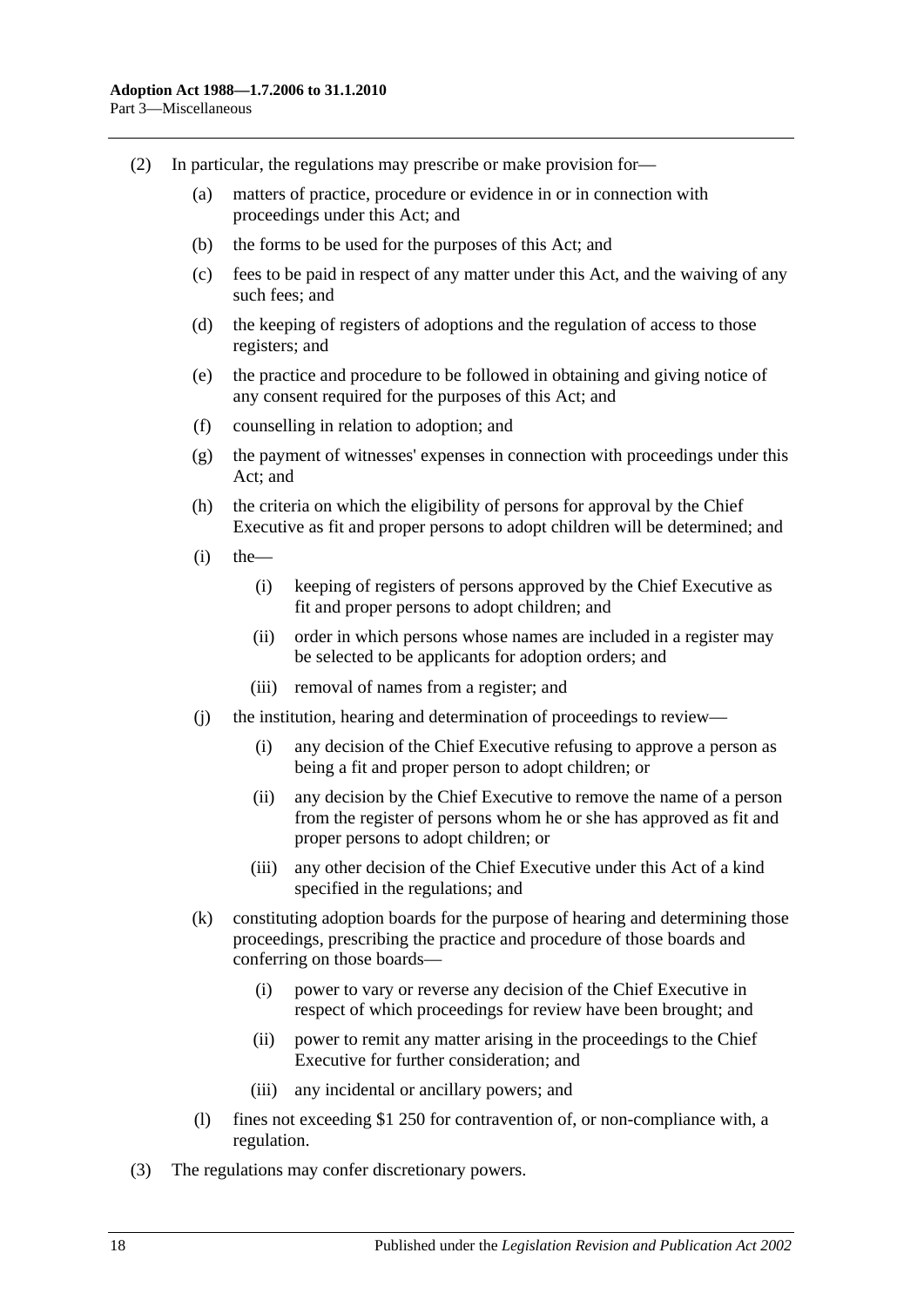# <span id="page-18-0"></span>**Legislative history**

# **Notes**

- Amendments of this version that are uncommenced are not incorporated into the text.
- Please note—References in the legislation to other legislation or instruments or to titles of bodies or offices are not automatically updated as part of the program for the revision and publication of legislation and therefore may be obsolete.
- Earlier versions of this Act (historical versions) are listed at the end of the legislative history.
- For further information relating to the Act and subordinate legislation made under the Act see the Index of South Australian Statutes or www.legislation.sa.gov.au.

# **Legislation repealed by principal Act**

The *Adoption Act 1988* repealed the following:

*Adoption of Children Act 1967*

# **Legislation amended by principal Act**

The *Adoption Act 1988* amended the following:

*Children's Protection and Young Offenders Act 1979*

# **Principal Act and amendments**

New entries appear in bold.

| Year No |     | Title                                                                          | Assent     | Commencement                                            |
|---------|-----|--------------------------------------------------------------------------------|------------|---------------------------------------------------------|
| 1988    | 90  | <b>Adoption Act 1988</b>                                                       | 1.12.1988  | 17.8.1989 (Gazette 17.8.1989 p566)                      |
| 1993    | -59 | Mental Health Act 1993                                                         | 27.5.1993  | 6.3.1995 (Gazette 2.3.1995 p734)                        |
| 1996    | -83 | Adoption (Miscellaneous) Amendment 12.12.1996<br>Act 1996                      |            | 5.10.1997 (Gazette 11.9.1997 p702)                      |
| 2005 56 |     | <b>Justices of the Peace Act 2005</b>                                          | 17.11.2005 | Sch 2 (cll 5 & 6)-1.7.2006 (Gazette<br>22.6.2006 p2012) |
| 2009    | 84  | <b>Statutes Amendment (Public Sector</b><br>Consequential Amendments) Act 2009 | 10.12.2009 | Pt 10 (s 21)-1.2.2010 (Gazette<br>28.1.2010 p320)       |

# **Provisions amended**

New entries appear in bold.

Entries that relate to provisions that have been deleted appear in italics.

| Provision          | How varied                      | Commencement |
|--------------------|---------------------------------|--------------|
| Long title         | amended by $83/1996$ s 27 (Sch) | 5.10.1997    |
| Pt <sub>1</sub>    |                                 |              |
| Pt 1 Div 1 heading | deleted by $83/1996$ s 3        | 5.10.1997    |
| $ss$ 2 and 3       | deleted by $83/1996$ s 27 (Sch) | 5.10.1997    |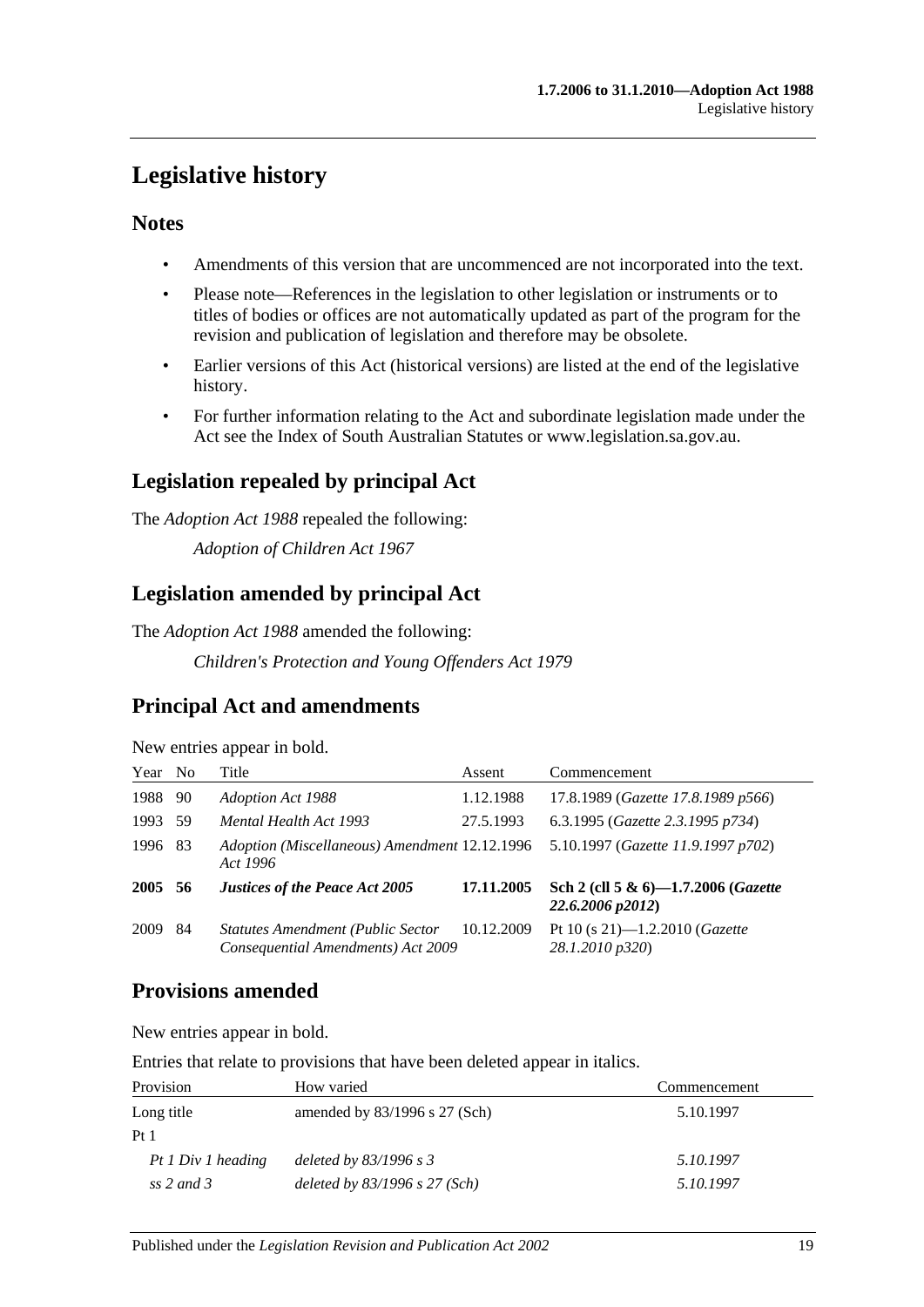#### s 4

| s(4(1)                  |                                                                        |           |
|-------------------------|------------------------------------------------------------------------|-----------|
| adoptive parent         | inserted by $83/1996$ s $4(a)$                                         | 5.10.1997 |
| birth parent            | inserted by $83/1996$ s 4(b)                                           | 5.10.1997 |
| <b>Chief Executive</b>  | inserted by $83/1996$ s 4(b)                                           | 5.10.1997 |
| the Convention          | inserted by $83/1996$ s $4(c)$                                         | 5.10.1997 |
|                         | Convention country inserted by 83/1996 s 4(c)                          | 5.10.1997 |
| the Court               | amended by $83/1996$ s $4(d)$                                          | 5.10.1997 |
|                         | amended by 56/2005 Sch 2 cl 5(1)                                       | 1.7.2006  |
| the<br>Director-General | deleted by $83/1996$ s $4(e)$                                          | 5.10.1997 |
| Family Law<br>Act 1975  | inserted by $83/1996$ s $4(e)$                                         | 5.10.1997 |
| guardian                | substituted by $83/1996$ s $4(f)$                                      | 5.10.1997 |
| $s$ 4(1a) and (1b)      | inserted by 56/2005 Sch 2 cl 5(2)                                      | 1.7.2006  |
| Pt1 Div2                | deleted by 83/1996 s 5                                                 | 5.10.1997 |
| Pt1 Div3                | heading deleted by 83/1996 s 6                                         | 5.10.1997 |
| s 7A                    | inserted by 83/1996 s 7                                                | 5.10.1997 |
| Pt 2                    |                                                                        |           |
| s <sub>8</sub>          |                                                                        |           |
| s(1)                    | amended by $83/1996$ s $8$                                             | 5.10.1997 |
| s 8A                    | inserted by 83/1996 s 9                                                | 5.10.1997 |
| s 9                     |                                                                        |           |
| $s \ 9(1)$ (3)          | amended by 83/1996 s 27 (Sch)                                          | 5.10.1997 |
| $s\ 9(3a)$              | inserted by 83/1996 s 10                                               | 5.10.1997 |
| s 10                    |                                                                        |           |
| 10(1)                   | s 10 amended and redesignated as s 10(1) by<br>83/1996 ss 11, 27 (Sch) | 5.10.1997 |
| 10(2)                   | inserted by $83/1996$ s $11(b)$                                        | 5.10.1997 |
| s 11                    |                                                                        |           |
| s 11(1)                 | amended by 83/1996 s 12                                                | 5.10.1997 |
| s 12                    |                                                                        |           |
| s 12(1)                 | amended by 83/1996 s 13(a)                                             | 5.10.1997 |
| 12(2)                   | amended by 83/1996 s 13(b)                                             | 5.10.1997 |
| s 12(3)                 | amended by 83/1996 ss 13(c), 27 (Sch)                                  | 5.10.1997 |
| s <sub>13</sub>         | deleted by 83/1996 s 14                                                | 5.10.1997 |
| s 14                    |                                                                        |           |
| s 14(1)                 | amended by $83/1996$ s $15(a)$                                         | 5.10.1997 |
| s 14(2)                 | amended by 83/1996 s 15(b)                                             | 5.10.1997 |
| 15                      |                                                                        |           |
| s 15(1)                 | amended by $83/1996$ s $16(a)$                                         | 5.10.1997 |
| s $15(4)$ and $(6)$     | amended by 83/1996 s 27 (Sch)                                          | 5.10.1997 |
| s 15(5)                 | amended by 83/1996 s 16(b)                                             | 5.10.1997 |
|                         | (c) deleted by $83/1996$ s $16(b)$                                     | 5.10.1997 |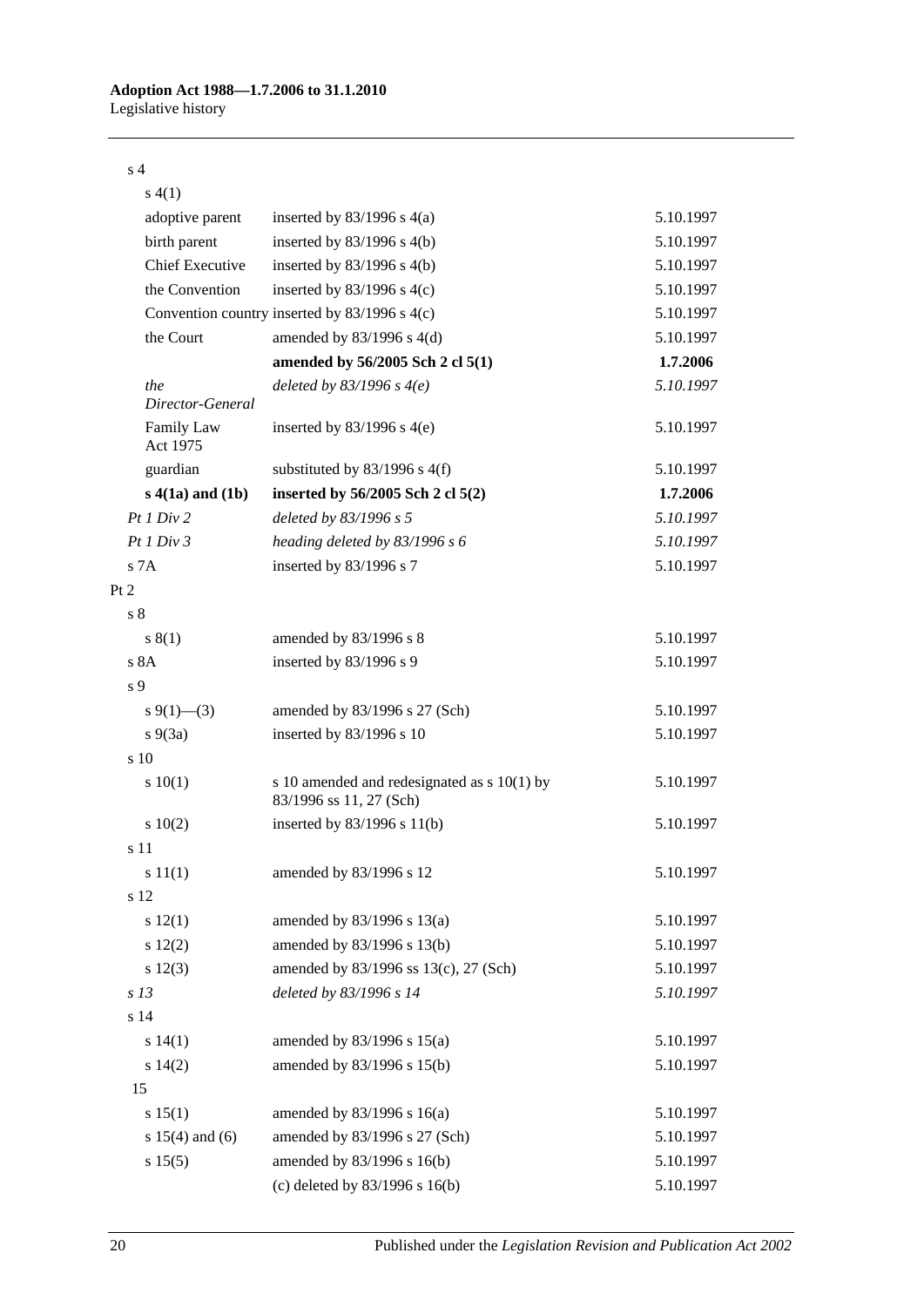#### **1.7.2006 to 31.1.2010—Adoption Act 1988** Legislative history

| $s\,15(8)$               | deleted by $83/1996 s 16(c)$                 | 5.10.1997 |
|--------------------------|----------------------------------------------|-----------|
| s <sub>16</sub>          |                                              |           |
| s 16(2)                  | amended by 83/1996 s 27 (Sch)                | 5.10.1997 |
| s 17                     |                                              |           |
| s 17(1)                  | s 17 redesignated as s 17(1) by 83/1996 s 17 | 5.10.1997 |
| 17(2)                    | inserted by 83/1996 s 17                     | 5.10.1997 |
| s 18                     |                                              |           |
| s 18(3)                  | inserted by 83/1996 s 18                     | 5.10.1997 |
| s 19                     |                                              |           |
| s $19(1)$ and $(2)$      | amended by 83/1996 s 27 (Sch)                | 5.10.1997 |
| s 21                     |                                              |           |
| $s\ 21(a1)$              | inserted by $83/1996$ s $19(a)$              | 5.10.1997 |
| $s \, 21(1)$             | amended by 83/1996 s 19(b)                   | 5.10.1997 |
| $s\ 21(2)$               | amended by 83/1996 s 19(c)                   | 5.10.1997 |
| 22                       |                                              |           |
| $s\,22(1)$               | amended by 83/1996 ss 20, 27 (Sch)           | 5.10.1997 |
| s <sub>25</sub>          |                                              |           |
| s 25(1)                  | amended by 83/1996 ss 21(a), 27 (Sch)        | 5.10.1997 |
| s 25(2)                  | amended by 83/1996 ss 21(b), 27 (Sch)        | 5.10.1997 |
| $s\,25(3)$               | amended by 83/1996 s 27 (Sch)                | 5.10.1997 |
| s 25(4)                  | inserted by $83/1996$ s $21(c)$              | 5.10.1997 |
| s 26A                    | inserted by 83/1996 s 22                     | 5.10.1997 |
| s <sub>27</sub>          | amended by 59/1993 Sch cl 2                  | 6.3.1995  |
|                          | deleted by 83/1996 s 23                      | 5.10.1997 |
| Pt 2A                    | inserted by 83/1996 s 23                     | 5.10.1997 |
| Pt 3                     |                                              |           |
| s 28                     |                                              |           |
| $s$ 28(1) and (2)        | amended by 83/1996 s 27 (Sch)                | 5.10.1997 |
| s 29                     |                                              |           |
| $s\,29(1)$ —(3)          | amended by 83/1996 s 27 (Sch)                | 5.10.1997 |
| $s\,29(4)$               | amended by 83/1996 ss 24(a), 27 (Sch)        | 5.10.1997 |
| $s\,29(4a)$              | inserted by $83/1996$ s $24(b)$              | 5.10.1997 |
| s 30                     | amended by 83/1996 s 27 (Sch)                | 5.10.1997 |
| s 31                     |                                              |           |
| $s \, 31(1)$             | amended by 83/1996 ss 25, 27 (Sch)           | 5.10.1997 |
| $s \, 31(2)$             | amended by 83/1996 s 27 (Sch)                | 5.10.1997 |
| ss 32-35                 | amended by 83/1996 s 27 (Sch)                | 5.10.1997 |
| s 36                     | amended by 83/1996 ss 26, 27 (Sch)           | 5.10.1997 |
| s 37                     |                                              |           |
| $s \frac{37}{1}$ and (2) | deleted by 83/1996 s 27 (Sch)                | 5.10.1997 |
| s 39                     |                                              |           |
| $s \, 39(1)$             | amended by 83/1996 s 27 (Sch)                | 5.10.1997 |
| s 41                     |                                              |           |